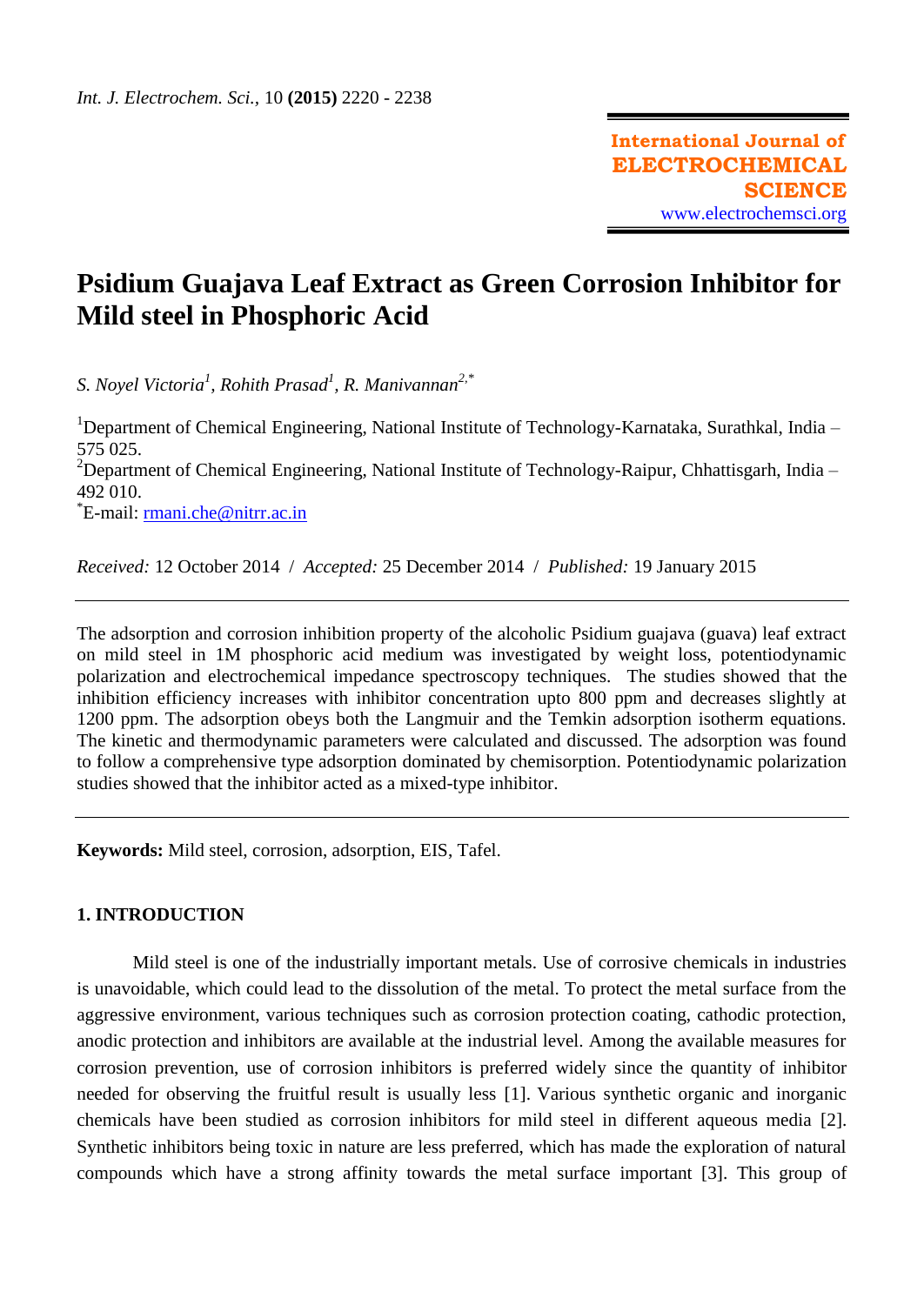compounds called as green corrosion inhibitors are organic compounds that prevent corrosion by adsorbing onto the metal surface. The polar functions of these molecules with S, O or N atoms, heterocyclic compounds and p electrons are believed to be responsible for corrosion inhibition capacity of green corrosion inhibitors [3]. Many synthetic chemicals which are benign to the environment have also been studied as an alternate to the toxic organic chemicals [4-20]. Various organic compounds, namely surfactants, bis-(2-benzothiazolyl)-disulfide, dye, some antibiotics and antihistamines, thiourea, caffeic acid, aminoacids, betanine, guanidine derivatives, barbiturates, phenyldimethylsulfoniumbromide, azole derivatives and heterocyclic acids have been reported as environmental friendly corrosion inhibitors for mild steel in various acid media [4-20]. Relatively few works of the aforesaid groups have studied the corrosion in phosphoric acid medium [16, 18-20].

The corrosion inhibitors of plant origin are highly preferred because they are readily available, inexpensive with an advantage of environmentally benign nature. There are many studies which report the use of leaves, bark, fruits and vegetables of different plants as green corrosion inhibitor for mild steel in various aggressive media [21-33]. Extracts from *Pisidiumguajava*, *Punicagranatum*, *Ginkobiloba*, *Tinosporacrispa*, *Ficuscarica*, *Uncariagambir*, *Phyllanthusamarus*, *Murrayakoenigii*, *Justiciagendarussa*, *Azadiractaindica*, *Hibiscus sabdariffa* and *Zenthoxylumalatum* have been studied as corrosion inhibitors for mild steel in various acidic media [21-33]. The corrosion inhibition property of *Pisidium guajava* leaf extract on mild steel in 1 M HCl was characterized electrochemically by Anupama and Abraham [21]. Their results showed that the corrosion current  $(I_{\text{corr}})$ dropped significantly with increasing inhibitor concentration and the adsorption was found to follow Frumkin isotherm [21]. Phosphoric acid is widely used in fertilizer plants. Phosphoric acid manufactured by wet process is highly corrosive depending upon the impurities concentration [33]. Very few works report corrosion inhibitors for mild steel in phosphoric acid medium [2, 16, 18-20, 28, 33,34]. Phenacyldimethylsulfonium bromide and it's derivatives were studied for their corrosion inhibition property on mild steel in 2N phosphoric acid media. The highest efficiency obtained was 84.82% at a concentration of 0.005 M for the inhibitor [18]. There are some works which report the use of organic compounds such as quaternary N-heterocyclic compounds, 2-mercaptobenzimidazole, triazoles for mild steel corrosion prevention in phosphoric acid medium [19, 20]. However, much less work reports the use of green corrosion inhibitor for mild steel in phosphoric acid medium [2, 33]. Apricot juice has been reported to have good corrosion inhibition properties on mild steel in 1M  $H_3PO_4$  [28]. *Zenthoxylum alatum* has been tested for its corrosion inhibition efficiency in various concentrations of phosphoric acid [33]. The use of sulphur containing amino acids in combination with Cl, F and Fe<sup>3+</sup> ions was found to be effective against corrosion of mild steel in phosphoric acid medium [34].

A detailed investigation was conducted on the use of guava leaf extract as green corrosion inhibitor for mild steel in 1 M phosphoric acid. The corrosion inhibition properties were characterized by weight loss measurements, potentiodynamic polarization and electrochemical impedance spectroscopy measurements (EIS) studies. The surface of the samples was analysed using scanning electron microscopy (SEM) to study the effect of the inhibitor on mild steel surface. The surface of the mild steel treated the guava leaf extract was analysed by Fourier transform infrared spectroscopy (FTIR) to characterize the interaction between metal and plant extract.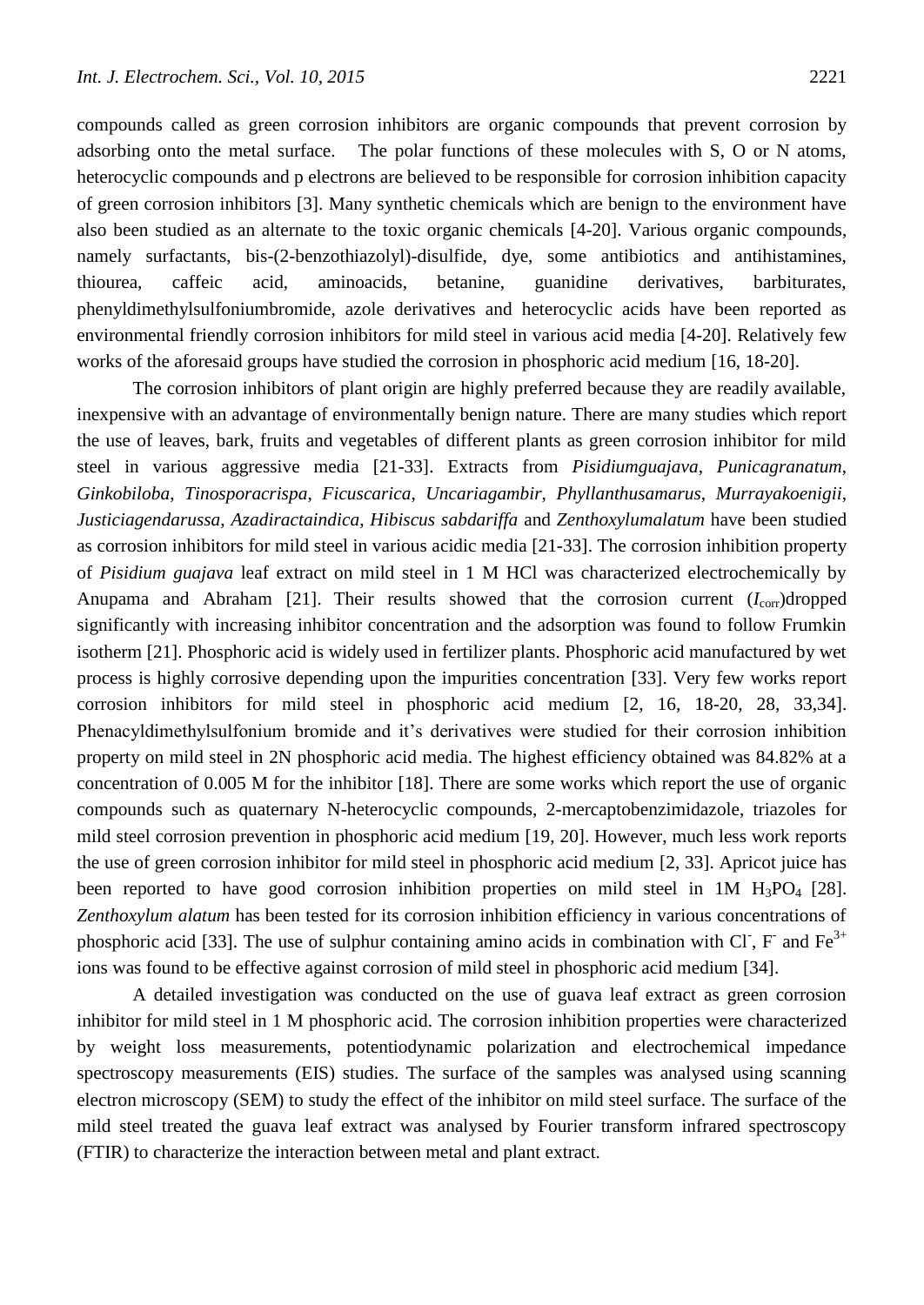# **2. EXPERIMENTAL**

## *2.1. Preparation of plant extract*

Dried guava leaves (100 g) were powdered and soaked in 500 mL methanol for 24 h. The mixture was then filtered and the filtrate was refluxed for 5 h at 50°C. The resulting liquid was concentrated using the vacuum evaporation setup and was used for the studies. The amount of solid in the sample was measured by evaporating a known volume of the extract to remove the methanol completely and weighing the residue.

#### *2.2. Weight loss studies*

Mild steel specimen with 0.2 wt% carbon content was used for the study. The weight loss studies were conducted by immersion of pre weighed mild steel coupons of 10 mm dia and 5 mm thick in the phosphoric acid solution. The weight loss studies were conducted at various concentrations of inhibitor and at various temperatures. Before the weight loss experiments, the mild steel coins were polished with 200, 400, 600, 800, 1000 and 2000 grades of SiC sand paper, washed with acetone and double distilled water. The washed coins were dried and weighed before immersion into the test sample. The effect of inhibitor concentration was studied by immersion of the coins for 60 min and also at 15 min at different inhibitor concentrations. The effect of temperature was studied with and without 800 ppm inhibitor with an immersion time of 15 min. The sample which was kept immersed in the test solution was taken out, washed and weighed upon drying. Corrosion rate in mg  $cm<sup>-2</sup> s<sup>-1</sup>$  was calculated from the weight loss of the specimen (mg), area (cm<sup>2</sup>) and immersion time (s).

#### *2.3. Electrochemical experiments*

The electrochemical experiments were performed using Parstat 2263 potentiostat (Princeton applied research, USA). A three electrode cell was used for the measurements. The electrochemical experiments were conducted using a mild steel working electrode. The working electrode was fabricated from a mild steel rod of 5 mm dia and 15 mm length, which was sealed into a Teflon tube which had 7 mm hole. Silver-silver chloride electrode (Ag/AgCl) was used as reference and platinum gauze was used as the counter electrode. Millipore water was used for electrolyte preparation. Prior to each experiment, the working electrode was polished with various grades of sand paper washed and again polished with various grades of alumina powder. A stabilization period of one hour was allowed for potentiodynamic polarization and EIS experiments. Tafel runs were conducted in the potential range from -250 mV to +250 mV relative to the corrosion potential. A scan rate of 1 mVs<sup>-1</sup> was used for the Tafel run. The Tafel extrapolation method was used in the calculation of corrosion current densities and other Tafel fit parameters. The EIS runs were conducted from 100 kHz to 0.1 Hz and a potential amplitude value of 10 mV rms was used. The impedance measurements were conducted at open circuit potential (OCP). The electrochemical experiments were conducted at room temperature and at various concentrations of phosphoric acid and extract.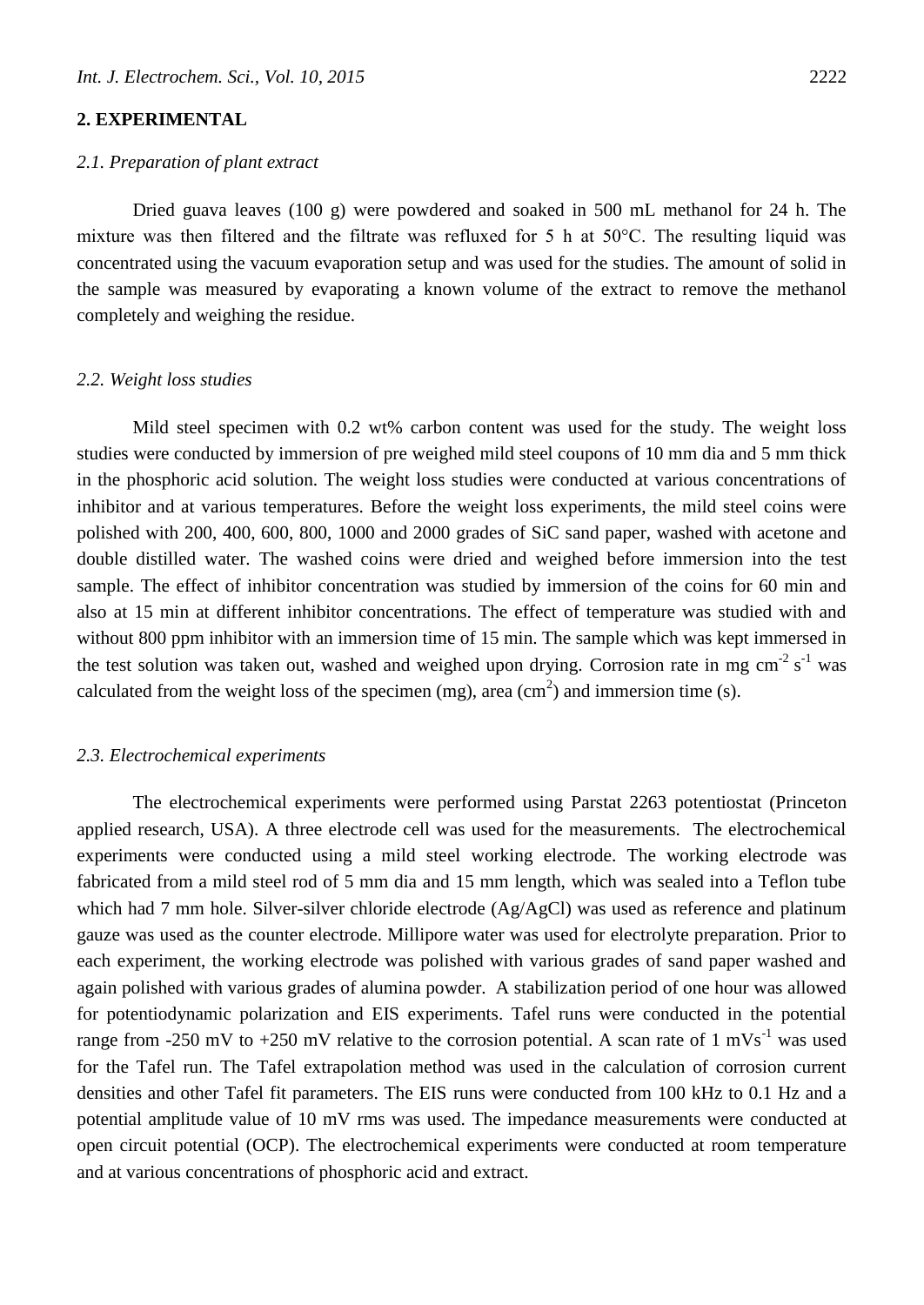#### *2.4. Surface analysis*

The surface analysis of the steel coupons was conducted by immersion of the cleaned sample in 1 M phosphoric acid solution with and without 800 ppm inhibitor for 6 h and washing and drying the coin. The coupons thus prepared were used for surface analysis. Surface analysis of coins was studied using scanning electron microscope.

#### *2.5. FTIR analysis*

The mild steel coin was immersed in 1 M phosphoric acid with 800 ppm extract for 6 h. The sample was taken out after 6 h, dried and the film formed on the surface was gently removed and used for FTIR analysis.

#### **3. RESULTS AND DISCUSSION**

#### *3.1. Weight loss experiments*



Figure 1. Effect of inhibitor concentration on the inhibition efficiency for mild steel in 1 M phosphoric acid solution. (The line in the Fig. is to guide the eye; it does not represent any data fit)

The inhibition efficiency for the mild steel coupons immersed in 1 M phosphoric acid solution with different inhibitor concentrations are shown in Figure 1. The inhibition efficiencies for 15 min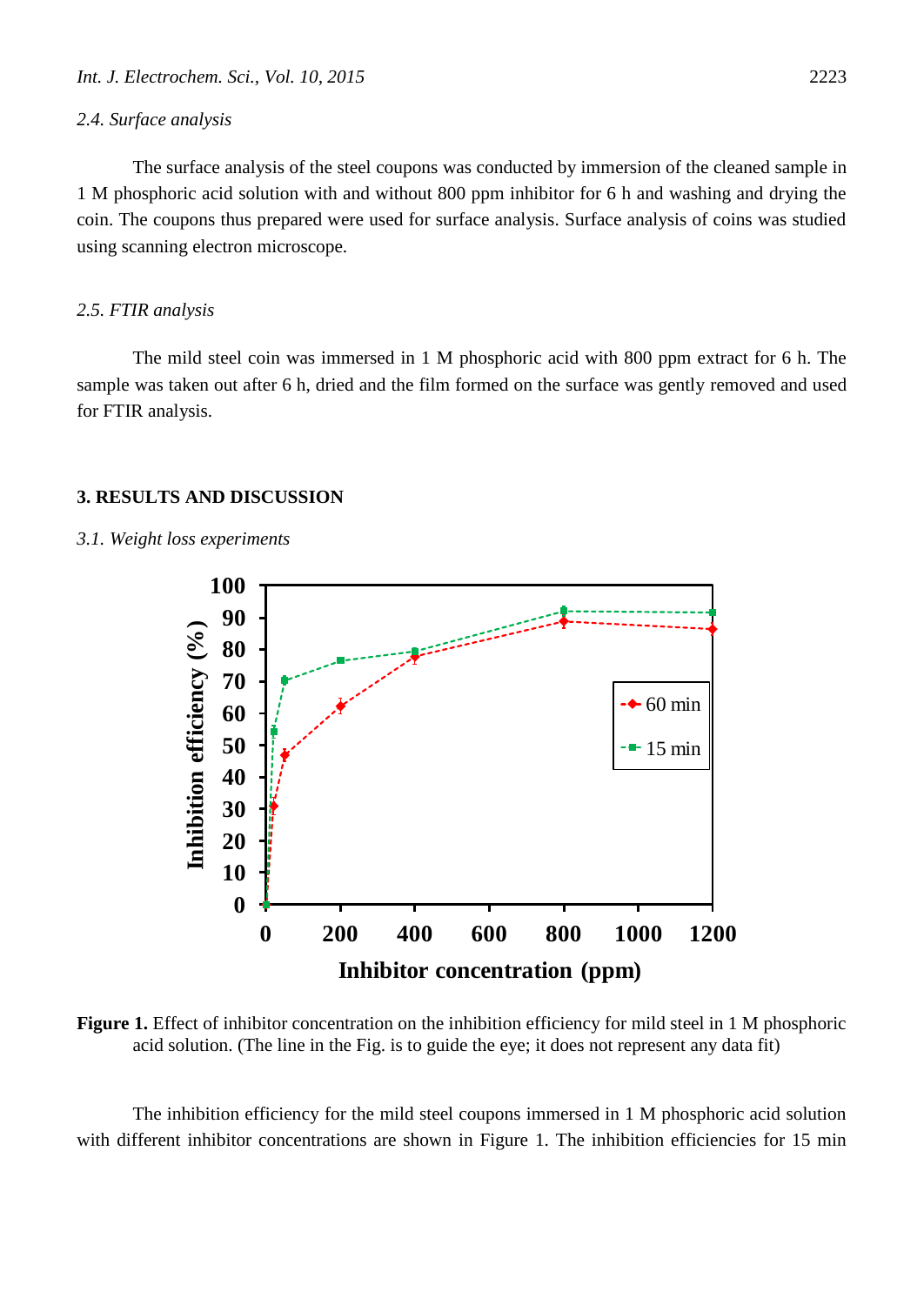and 60 min immersion time are shown in Figure 1. The inhibition efficiency was calculated using the equation 1 [3].<br>
Inhibition efficiency (%) =  $\frac{W_0 - W_i}{W_0}$  x 100 (1) equation 1 [3].

Inhibition efficiency (%) = 
$$
\frac{W_0 - W_i}{W_0}
$$
 x 100

where,  $W_0$  is the weight loss of the coupons in the absence of inhibitor,  $W_i$  is the weight loss of the coupons at a particular inhibitor concentration. It can be seen from Figure 1 that for 60 min immersion time, the inhibition efficiency increases with inhibitor concentration from 30% at 20 ppm to 89% at 800 ppm. The inhibition efficiency drops slightly to 87% for 1200 ppm extract. The increased inhibition efficiency with inhibitor concentration is believed to be due to the adsorption of inhibitor molecules on the metal /solution interface which increases with increased inhibitor concentration [21]. A slight drop in the inhibition efficiency at 1200 ppm inhibitor concentration may be due to the desorption of the inhibitor molecules back into the bulk on approaching the critical concentration. The desorption weakens the metal-inhibitor interaction resulting in a drop in inhibition efficiency [30, 35]. It can also be gathered from Figure 1 that at lower inhibitor concentrations, the inhibition efficiency drops with increased immersion time, whereas at higher concentrations the difference in the inhibition efficiencies with immersion time is not significant. The same trend has been observed for mild steel in HCl in the presence of cefazolin inhibitor [35].

#### *3.2. Effect of temperature*



Figure 2. Inhibition efficiency at various temperatures for mild steel in 1 M phosphoric acid solution and 800 ppm inhibitor. (The line in the Fig. is to guide the eye; it does not represent any data fit)

The effect of temperature on the corrosion rate (*CR*) was studied for mild steel in 1 M phosphoric acid in the presence and absence of inhibitor. The temperature range studied were 30°C–80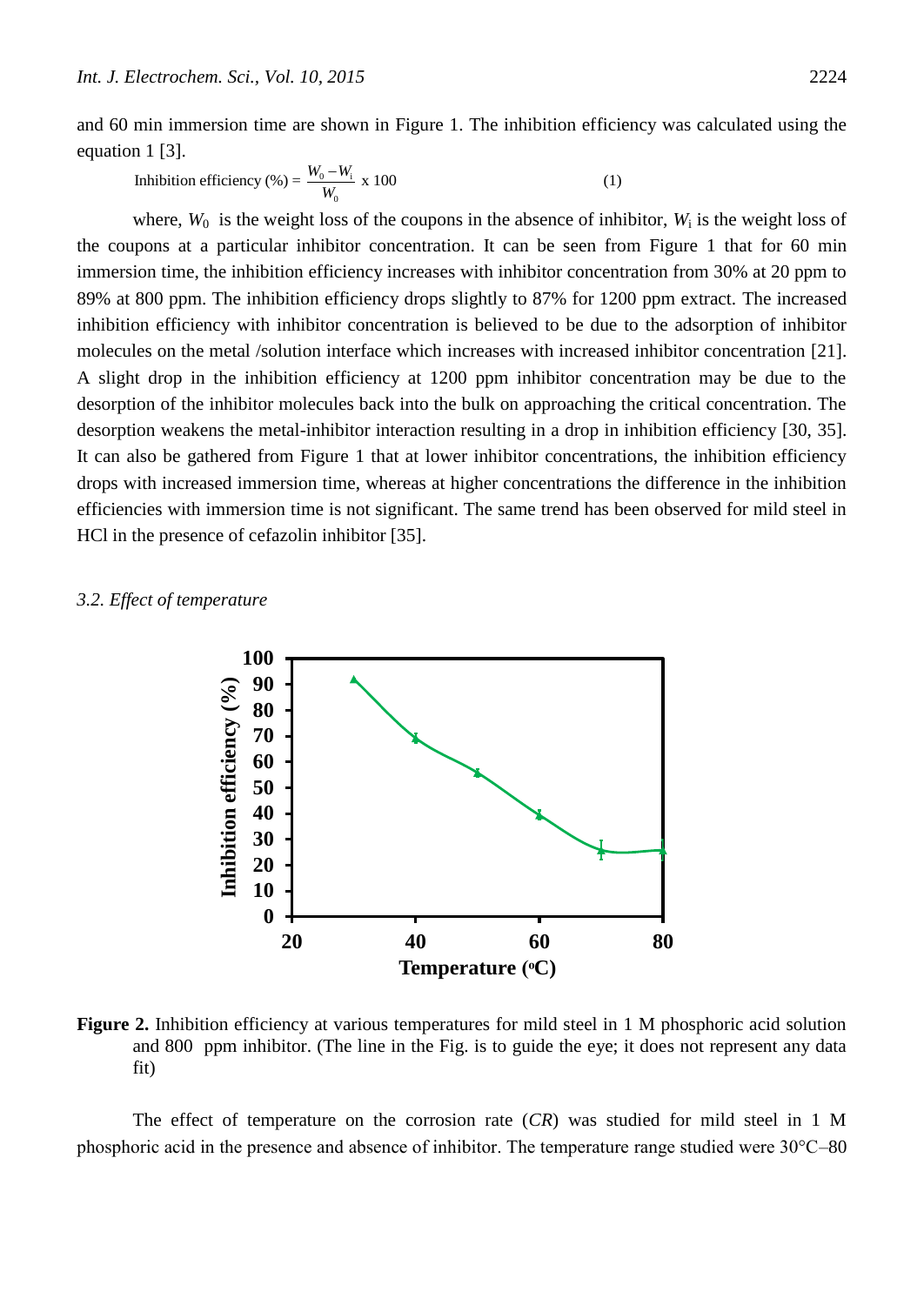°C. The inhibitor concentration taken in the studies was 800 ppm. The inhibition efficiencies at various temperatures in the presence of 800 ppm extract is shown in Figure 2.



**Figure 3.** Arrhenius plots for mild steel in 1 M phosphoric acid solution with and without 800 ppm inhibitor.

The dissolution of mild steel in acidic medium increases with increase in temperature due to decrease in hydrogen evolution over potential [26]. This shows that the guava leaf extract is effective in minimizing the corrosion at higher temperatures to some extent. The inhibition efficiency of the extract drops with increasing temperature. The inhibition efficiency at 30°C was 92%, which falls to 27% at 80°C. The decrease in the inhibition efficiency could be due to increased dissolution of mild steel with increasing temperatures and desorption of the adsorbed inhibitor molecules from the metal surface [27]. The activation energy ( $E_a$ ) for the system in the presence and the absence of inhibitor was calculated using the Arrhenius equation. The log (*CR*) obtained from the weight loss measurements was a linear fu calculated using the Arrhenius equation. The log (*CR*) obtained from the weight loss measurements was a linear function of temperature [27]. rion<br>rhei<br>*RT*<br>appa

$$
log(CR) = -\frac{E_a}{2.303RT} + A\tag{2}
$$

where  $E_a$  is the apparent effective activation energy,  $R$  is the gas constant,  $A$  is the Arrhenius pre-exponential factor and *T* is the temperature. Figure 3 shows the Arrhenius plots for the mild steel in 1 M phosphoric acid with and without 800 ppm inhibitor. The *Ea* for the system in the absence of inhibitor was 37 kJ mol<sup>-1</sup> whereas with 800 ppm inhibitor it was calculated to be 75 kJ mol<sup>-1</sup>. The increase in *E<sup>a</sup>* with the addition of inhibitors may be due to the increased energy barrier of the corrosion reaction [26]. When the inhibition efficiency drops with increasing temperature and the *E<sup>a</sup>* in the presence of inhibitor is higher than the  $E_a$  in the absence of inhibitor, then the adsorptive film formed on the surface of the metal is believed to be due to physical adsorption [32]. A drop in inhibition efficiency can also be explained by increased dissolution of metal at higher temperature and weakening of the physisorbed inhibitor layer at higher temperatures in the presence of inhibitor [9].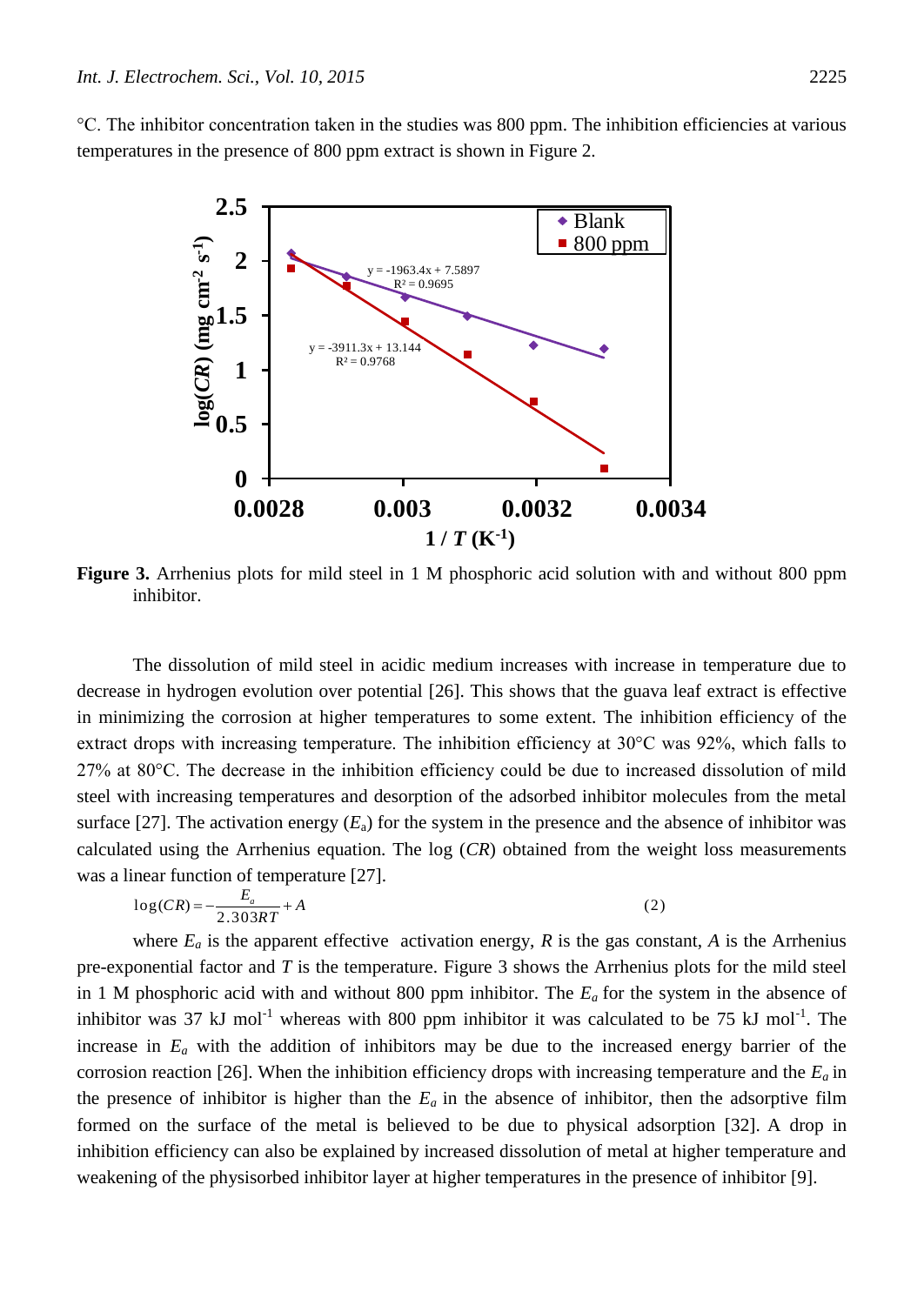

**Figure 4.** Plots of log (*CR/T*) vs. 1/*T* for mild steel in 1 M phosphoric acid with and without 800 ppm inhibitor.

However, literatures report adsorption processes with  $E_a$  less than 40 kJ mol<sup>-1</sup> follow physical adsorption and those above 80 kJ mol<sup>-1</sup> are typical to chemisorption. With the preceding relations it can be concluded that the guava leaf extract with an activation energy  $75 \text{ kJ} \text{ mol}^{-1}$  follows comprehensive adsorption, which is a combination of both physical and chemical adsorption [33-35]. On the other hand, *Ea* is not a reliable parameter for characterizing the nature of adsorption because of the competitive adsorption with water molecules, the removal of which needs some activation energy [36]. To investigate the system thermodynamics further the enthalpy of activation  $(\Delta H_a)$  entropy of activation  $(\Delta S_a)$  for the system were calculated using the transition state equation 3 from the results of the weight loss experiments at different temperatures with and without 800 ppm inhibitor [10, 11, 37]. be investigate the system thermodynamics further the enthalpy of  $(\Delta S_a)$  for the system were calculated using the transition state<br>ght loss experiments at different temperatures with and without 8<br> $\log\left(\frac{CR}{T}\right) = \log\left(\frac{R}{$ vestigate the system thermo<br>  $\Delta S_a$ ) for the system were cal<br>
loss experiments at different<br>  $\frac{CR}{T}$  =  $\log(\frac{R}{Nh}) + \frac{\Delta S_a}{2.303R} - \frac{\Delta H_a}{2.303R}$ mvestigate the system thermodynamics function<br>( $\Delta S_a$ ) for the system were calculated using<br>loss experiments at different temperatures<br> $\left(\frac{CR}{T}\right) = \log\left(\frac{R}{Nh}\right) + \frac{\Delta S_a}{2.303R} - \frac{\Delta H_a}{2.303RT}$ 

$$
\log\left(\frac{CR}{T}\right) = \log\left(\frac{R}{Nh}\right) + \frac{\Delta S_a}{2.303R} - \frac{\Delta H_a}{2.303RT}
$$
\n(3)

In equation 3, *R* is the universal gas constant, *N* is the Avogadro's number and *h* is the Planck's constant. A plot of log (*CR/T*) versus 1/*T* is shown in Figure. 4. The plot is a straight line with slope -  $\Delta H_a/2.303R$  and  $\log(R/Nh) + (\Delta S_a/2.303R)$  as the intercept. The values of  $\Delta H_a$  and  $\Delta S_a$  in the presence and absence of 800 ppm inhibitor are shown in the Table 1.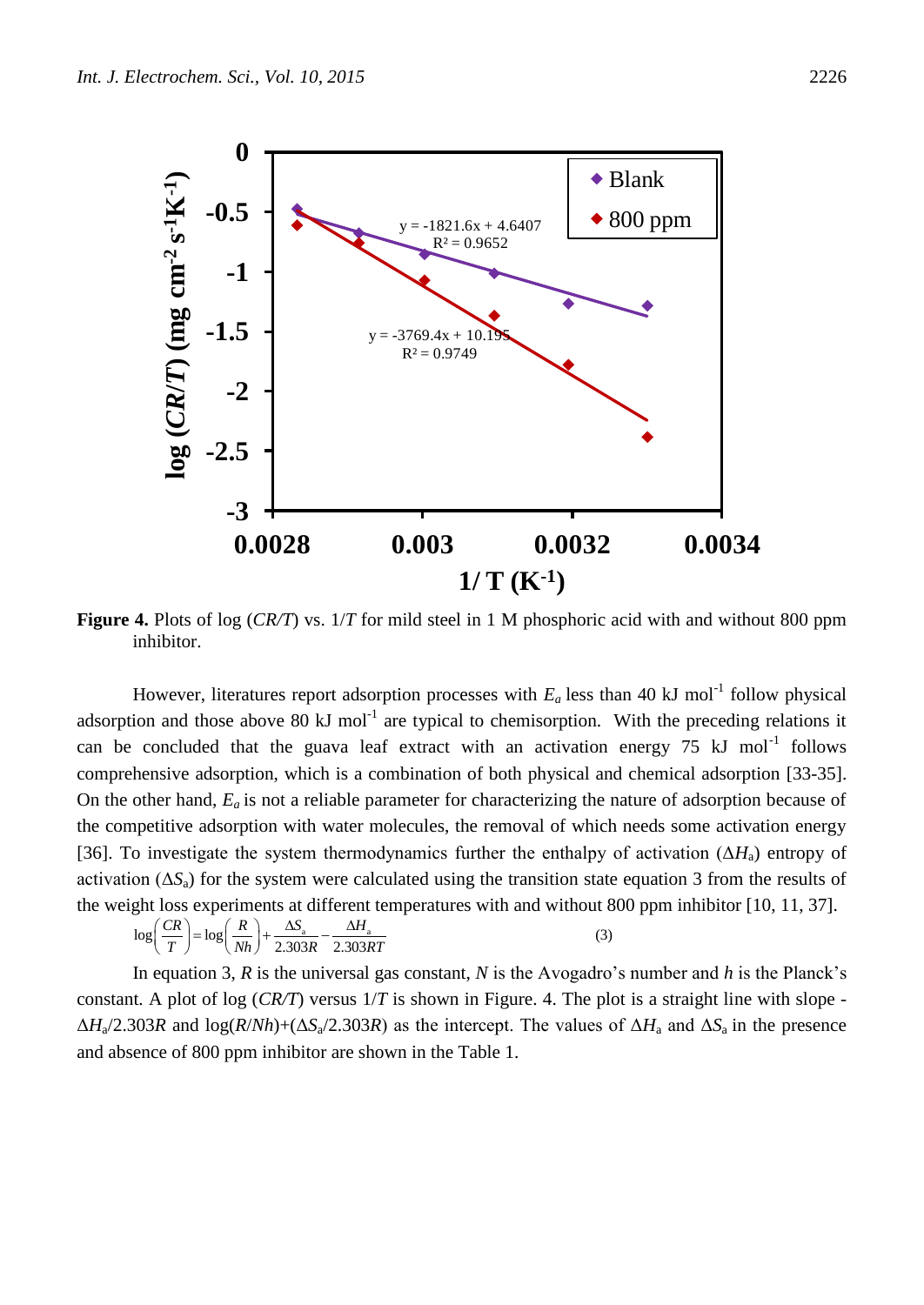|                                                | <b>Inhibitor concentration</b><br>$mg L-1$ |     |
|------------------------------------------------|--------------------------------------------|-----|
| <b>Parameter</b>                               | 0                                          | 800 |
| $\Delta H_a$<br>$(kJ \text{ mol}^{-1})$        | 34                                         | 72  |
| $E_a$<br>(kJ mol <sup>-1</sup> )               | 37                                         | 75  |
| $\frac{\Delta S}{(J \text{ mol}^{-1} K^{-1})}$ | $-108$                                     |     |

**Table 1.** Thermodynamic parameters for mild steel in 1 M phosphoric acid with and without 800 ppm inhibitor

The  $\Delta H_a$  increases with the addition of the extract. The values match well with the literature values for mild steel in acidic medium with and without the inhibitor [10, 27]. A positive value of Δ*H*<sup>a</sup> shows that the dissolution process is endothermic and that the dissolution in the presence of inhibitor requires more energy resulting in increased inhibition efficiency at lower temperatures [10].

The  $\Delta S_a$  is negative in both cases with  $\Delta S_a$  value for the system without inhibitor being more negative. A negative  $\Delta S_a$  is an indication that the corrosion process is controlled by activation complex [10]. A closer look at the  $\Delta S_a$  values shows that the values move towards a positive direction in the presence of the extract. Such a positive shift is due to the formation of the adsorbed layer on the metal surface, which is believed to increase the disorderliness of the system. The inhibitor layer hinders the liberation of hydrogen ions at the metal surface, causing increased disorderliness resulting in increased entropy of the system [10, 38].



**Figure 5.** Plots of log (*θ*/(1-*θ*)) vs. 1/*T* for mild steel in 1 M phosphoric acid with 800 ppm inhibitor.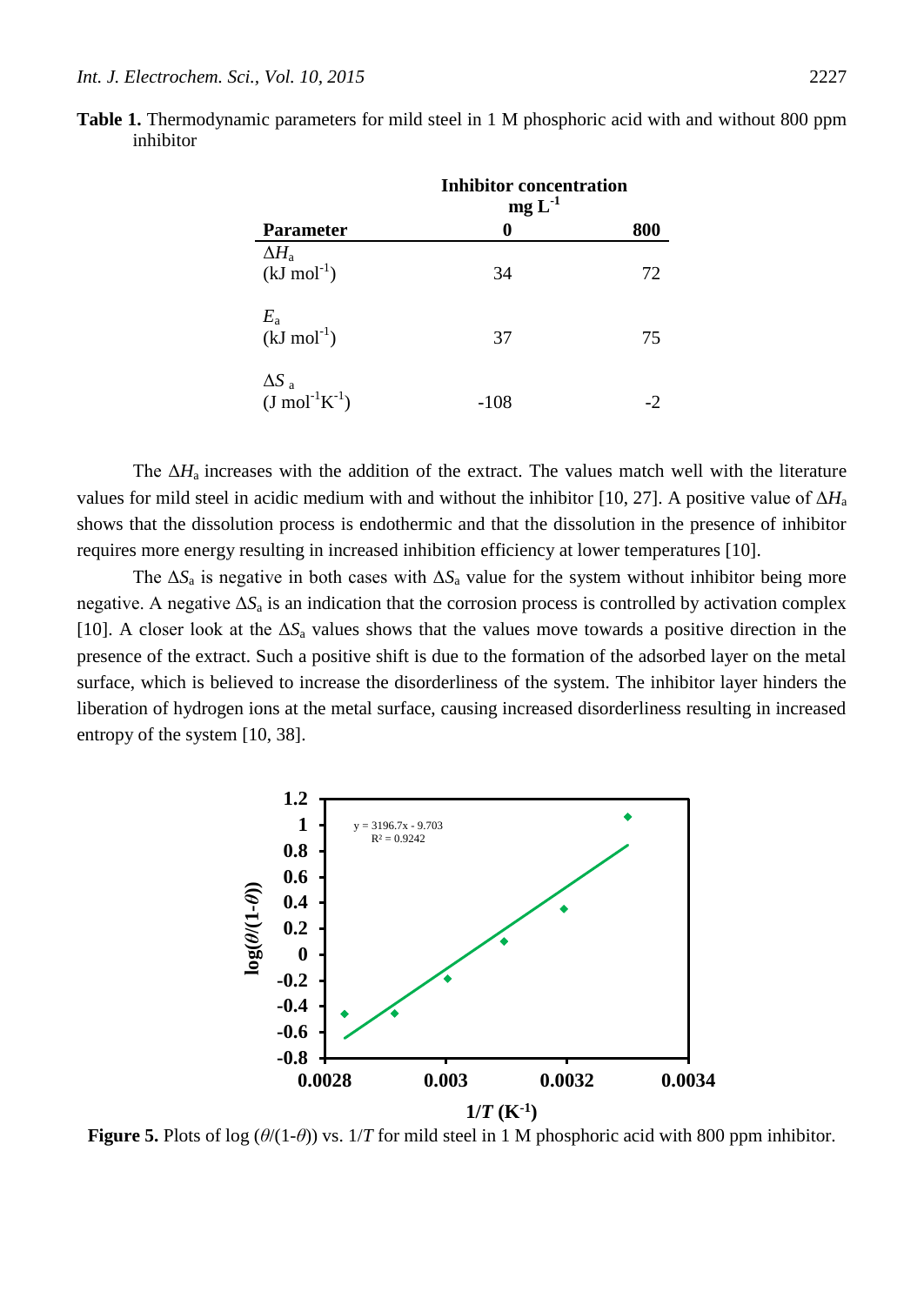The heat of adsorption *Q*<sub>ads</sub> can be considered equal to the enthalpy of adsorption ( $\Delta H_{\text{ads}}$ ) at<br>t pressure conditions [39]. The value of *Q*<sub>ads</sub> for the system at a constant inhibitor concentration<br>culated using e constant pressure conditions [39]. The value of  $Q_{ads}$  for the system at a constant inhibitor concentration was calculated using equation 4 [39]. The heat of adsorption  $Q_{\text{ads}}$  can be considered equal to the<br>t pressure conditions [39]. The value of  $Q_{\text{ads}}$  for the system a<br>culated using equation 4 [39].<br> $\log\left(\frac{\theta}{1-\theta}\right) = \log A + \log C - \frac{Q_{\text{ads}}}{2.303RT}$  (4)

$$
\log\left(\frac{\theta}{1-\theta}\right) = \log A + \log C - \frac{Q_{\text{ads}}}{2.303RT} \tag{4}
$$

where  $\theta$  is the surface coverage,  $A$  is a constant and  $C$  is the concentration of the inhibitor. Using the surface coverage values for the system with 800 ppm extract in the temperature range from 30°C to 80°C a plot of  $log(\theta/(1-\theta))$  vs.  $1/T$  is constructed, which is shown in Figure. 5.

The slope of the straight line is  $-\Delta H_{\text{ads}}/2.303R$ . The value of  $\Delta H_{\text{ads}}$  was calculated to be -61.2 kJ mol<sup>-1</sup>. A negative value of ΔH<sub>ads</sub> shows that the adsorption of the inhibitor molecule on mild steel surface is exothermic and a negative Δ*H*ads value can signify either a physisorption or chemisorption process. An absolute  $\Delta H_{ads}$  value of 41.86 kJ mol<sup>-1</sup> or lower is considered as physisorption and that is higher than 100 kJ mol<sup>-1</sup> is chemisorption [35]. Since the present system yields a  $\Delta H_{\text{ads}}$  of -61.2 kJ mol<sup>-1</sup>, it can be considered an intermediate between chemical and physical adsorption, which is comprehensive adsorption [35-40].

### *3.3. Potentiodynamic polarization studies*

The results of potentiodynamic polarization experiments with mild steel as the working electrode in 1 M phosphoric acid at different concentrations of the inhibitor are shown in Figure. 6. The corrosion current  $(I_{\text{corr}})$  values calculated by linear extrapolation of the Tafel plots are shown in the Table 2.



**Figure 6.** Potentiodynamic polarization plots for mild steel in 1 M phosphoric acid at various inhibitor concentrations. The scan rate used was  $1 \text{ mV s}^{-1}$ .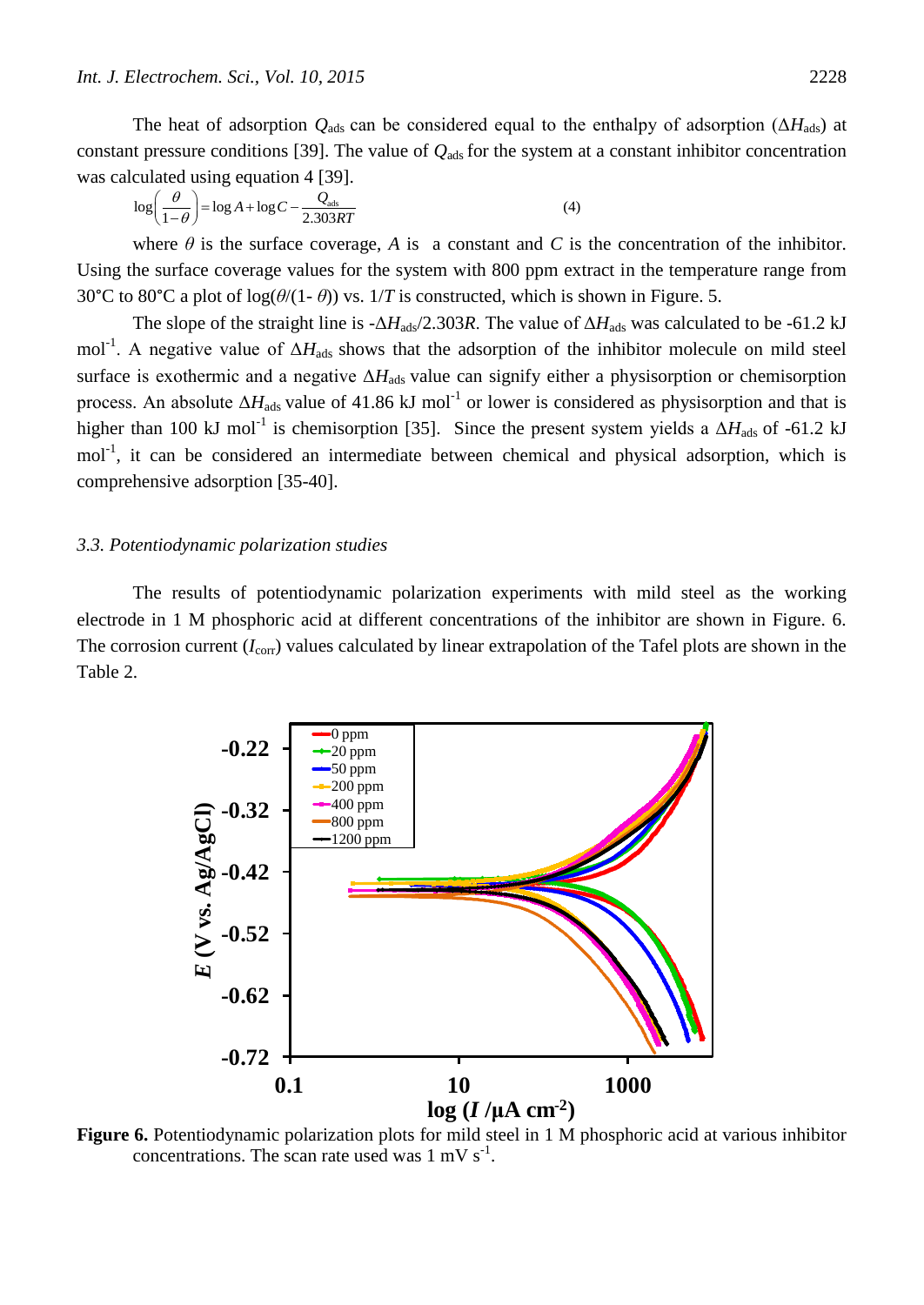| <b>Concentration</b><br>$(mg L^{-1})$ | $E_{\rm corr}$<br>(mV vs. Ag/AgCl) | $I_{\rm corr}$<br>$(\mu A \text{ cm}^{-2})$ | $\mu_{\rm c}$<br>$(mV dec^{-1})$ | $\beta_{\rm a}$<br>(mV) | <b>Inhibition</b><br><b>Efficiency</b> |  |
|---------------------------------------|------------------------------------|---------------------------------------------|----------------------------------|-------------------------|----------------------------------------|--|
|                                       |                                    |                                             |                                  | $dec^{-1}$              | $\frac{6}{6}$                          |  |
| $\theta$                              | $-427$                             | 975                                         | $-256$                           | 204                     | 0                                      |  |
| 20                                    | $-431$                             | 929                                         | $-260$                           | 229                     | 5                                      |  |
| 50                                    | $-437$                             | 651                                         | $-255$                           | 192                     | 33                                     |  |
| 200                                   | $-450$                             | 206                                         | $-205$                           | 131                     | 79                                     |  |
| 400                                   | $-439$                             | 182                                         | $-214$                           | 127                     | 81                                     |  |
| 800                                   | $-459$                             | 107                                         | $-178$                           | 104                     | 89                                     |  |
| 1200                                  | $-456$                             | 252                                         | $-215$                           | 137                     | 74                                     |  |

**Table 2.** Tafel parameters and inhibition efficiency for mild steel in 1 M phosphoric acid at various inhibitor concentrations

The inhibition efficiency was calculated from the  $I_{\text{corr}}$  values using equation 5 [27] The inhibition efficiency was calculated from the  $I_{\text{corr}}$  values units inhibition efficiency (%) =  $\frac{I_{\text{corr}}^0 - I_{\text{corr}}^i}{I_{\text{corr}}^0}$  x 100 (5)  $=\frac{I_{\text{Corr}}^0-I}{I_{\text{cor}}}$ 

In the above equation  $I^0_{\text{corr}}$  represents the corrosion current in the absence of inhibitor and  $I^i_{\text{corr}}$ is the corrosion current at any particular inhibitor concentration.

It can be seen from Figure 6 that the inhibitor addition reduces both cathodic hydrogen evolution and anodic metal dissolution reactions [39, 41, 42]. The *I*<sub>corr</sub> values decrease significantly with increase in inhibitor concentration up to 800 ppm and increases slightly at 1200 ppm. The corrosion potential values  $(E_{\text{corr}})$  show a shift towards more negative potential with increase in inhibitor concentration up to 800 ppm. The  $E_{\text{corr}}$  value changes slightly to the positive side for 1200 ppm extract concentration. A negative shift in the *E*<sub>corr</sub> values with the addition of an inhibitor is characteristic of mixed type inhibitors.[41, 42] Moreover, literatures also suggest that if the maximum displacement in the  $E_{\text{corr}}$  is greater than 85 mV, then the inhibitor is cathodic or anodic and if it is less than 85 mV it is categorized as a mixed type inhibitor [24]. The maximum displacement in  $E_{\text{corr}}$  was calculated as 28 mV vs. Ag/AgCl which also shows that the extract acts as a mixed type inhibitor. The weight loss experiments also show a slight drop in the inhibition efficiency when the inhibitor concentration was increased from 800 ppm to 1200 ppm. A similar trend was observed when the *Zenthoxylum alatum* plant extract was used as inhibitor for mild steel in 20% phosphoric acid. A drop in inhibition efficiency and an increase in *I*<sub>corr</sub> value were observed when the concentration was increased from 2400 ppm to 3200 ppm [33]. A drop in the inhibition efficiency at higher inhibitor concentrations could be due to the desorption of molecules form the metal surface [36, 41, 42]. It is observed from Figure.6 that the cathodic current-potential curves at different inhibitor concentrations are parallel to each other. This shows that the addition of inhibitor does not change the hydrogen evolution mechanism [36, 41, 42]. The reduction of  $H^+$  ions at the mild steel surface takes place by charge transfer mechanism [36]. It can also be observed that the metal dissolution rate is lower in the presence of inhibitor at low anodic over potentials, it increases considerably at higher anodic over potentials. It can be explained that the inhibitor molecules form a film on the metal surface which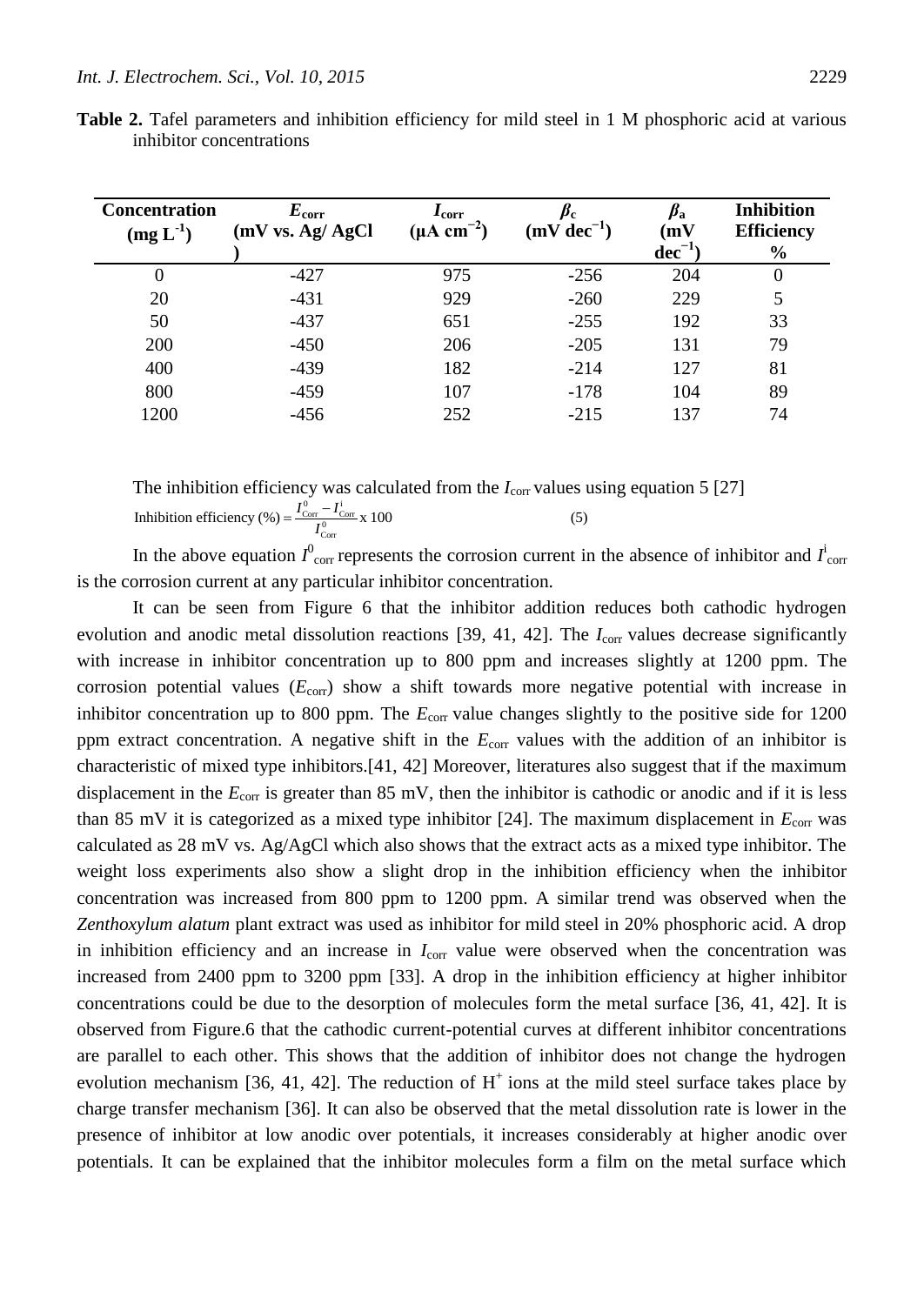provides good corrosion protection at lower anodic over potentials. However, at higher anodic over potentials it loses its inhibitory effect [39].

#### *3.4. Electrochemical impedance spectroscopy experiments (EIS)*

The impedance data from a system can be tested for their stability, causality and linearity using Kramers Kronig Transformation (KKT) [43]. The most useful forms of KKT are as follows[44]  $\frac{1}{\ln \sin \left( \frac{x}{2} \right)}$ The impedance data from a system can be tested for their stals<br>
S Kronig Transformation (KKT) [43]. The most useful forms<br>  $Z^{\dagger}(\omega) = \frac{2\omega}{\pi} \int_{0}^{\infty} \frac{Z(x)-Z(\omega)}{x^2-\omega^2} dx$  (6)

The impedance data from a system can be tested for their stab-  
\nrs Kronig Transformation (KKT) [43]. The most useful forms  
\n
$$
Z(\omega) = \frac{2\omega}{\pi} \int_{0}^{\infty} \frac{Z(x) - Z(\omega)}{x^2 - \omega^2} dx
$$
\n(6)  
\n
$$
Z(\omega) = Z(\infty) + \frac{2}{\pi} \int_{0}^{\infty} \frac{xZ(x) - \omega Z(\omega)}{x^2 - \omega^2} dx
$$
\n(7)

where *Z'* and *Z''* are the real and imaginary impedance values, respectively. The  $\omega$  is the angular frequency calculated using the relation  $\omega = 2\pi f$ , where f is the frequency in Hz. *Z* ( $\omega$ ) is the impedance expressed as a function of *ω*. The value of integrals in 6 and 7 is calculated using the *Z* (*ω*) based on experimental data recorded in a finite frequency range ( $\omega_{min}$ ,  $\omega_{max}$ ). It is interpolated to assure sufficient integration accuracy with small integration steps dx and extrapolated to *ω→*0 and to *ω→*∞ [44]. Figure 7 shows the KKT validation plots for the *Z*re and *Z*im values. It can be seen from the plots that the experimental and the calculated values match well. Figure 8 shows the Nyquist plots for mild steel in 1 M phosphoric acid medium at various inhibitor concentrations. The Nyquist plot shows a depressed semicircle for all the inhibitor concentrations.



**Figure 7.** KKT fits for the EIS data for mild steel in 1 M phosphoric acid at various inhibitor concentrations. The solid lines represent the KKT fit. **(a)** KKT fits showing  $Z_{\text{re}}$  vs. frequency **(b)**KKT fits showing -*Z*im vs. frequency.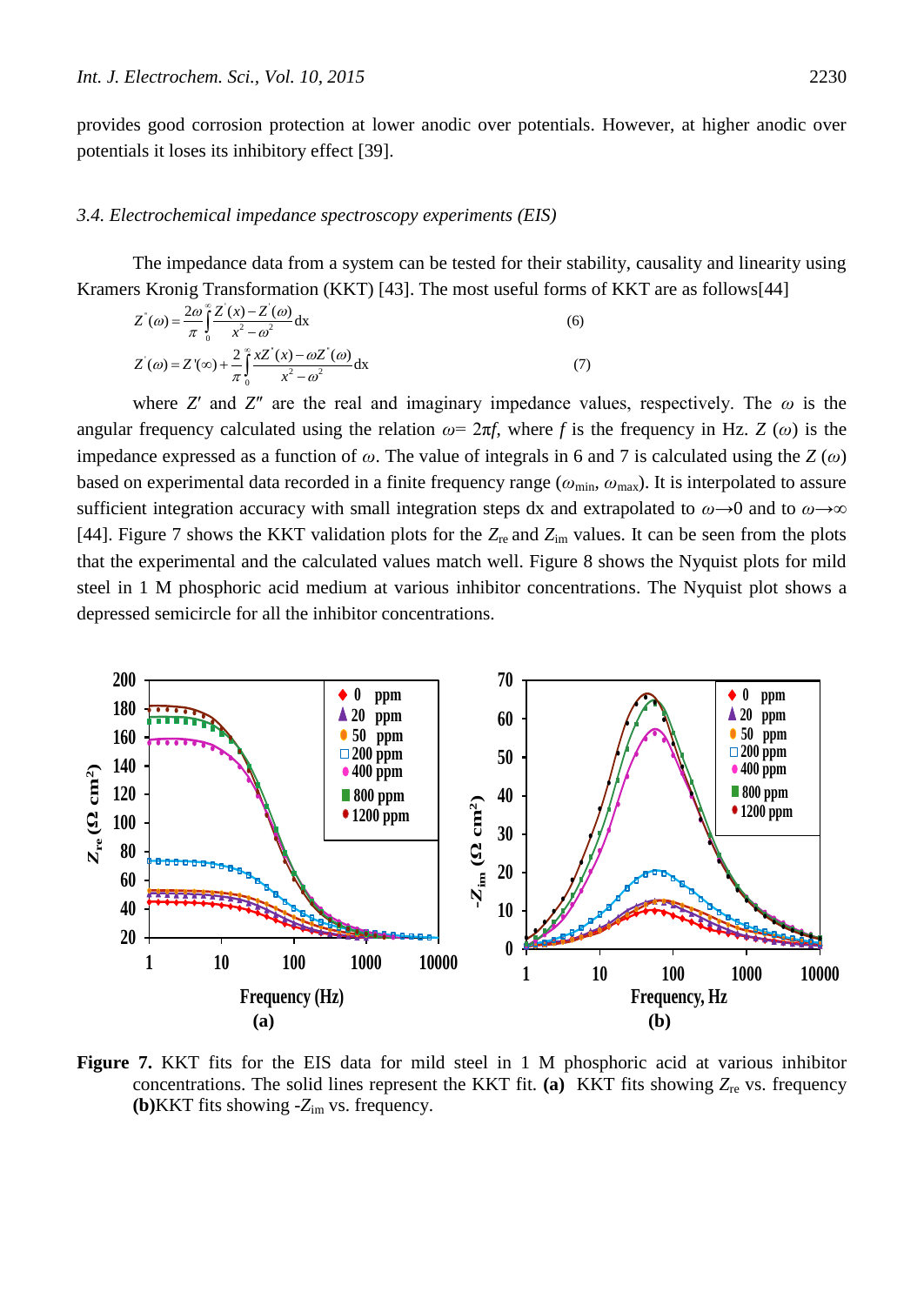

**Figure 8.** Nyquist plots for mild steel in 1 M phosphoric acid at various inhibitor concentrations at OCP. Inset figure shows the Nyquist plots for inhibitor concentrations 0,20 and 50 ppm (Line represents the EEC fit).

The high frequency loops with depressed semi-circular appearance are often referred to as frequency dispersion due to surface inhomogeneity or the roughness of the surface [26, 35]. Moreover, the impedance patterns show the formation of an arc in the low frequency end, which is attributed to the relaxation process obtained by the adsorbed species or re-dissolution of the passivated surface at lower frequencies [26, 35]. The Nyquist plots were modelled with an electrical equivalent circuit (EEC) which is made up of three resistances and two constant phase elements (CPE) which were used for modelling many dissolution systems [8, 43, 45]. The presence of depressed semicircle is attributed to the non-uniformity and surface roughness of the metal electrode,[35] hence CPE were used instead of ideal capacitors. A CPE can be considered a parallel combination of a pure capacitor and a resistor being inversely proportional to the angular frequency [26]. When the impedance pattern presents a depressed semicircle, the metal-solution interface is considered to act as a capacitor with irregular surface, which is a condition explained by CPE [26]. A CPE is defined by the mathematical expression given by equation 8 [26].  $\frac{1}{\gamma_0(j\omega)^n}$ <br>  $\frac{1}{\gamma_0(j\omega)^n}$ 

$$
Z_{\rm CPE} = \frac{1}{Y_0(j\omega)^n} \tag{8}
$$

 $Z_{\text{CPE}}$  in equation is the impedance of CPE,  $Y_0$  is the proportionality constant,  $\omega$  is the angular frequency and *n* is the surface roughness parameter [26, 43, 44].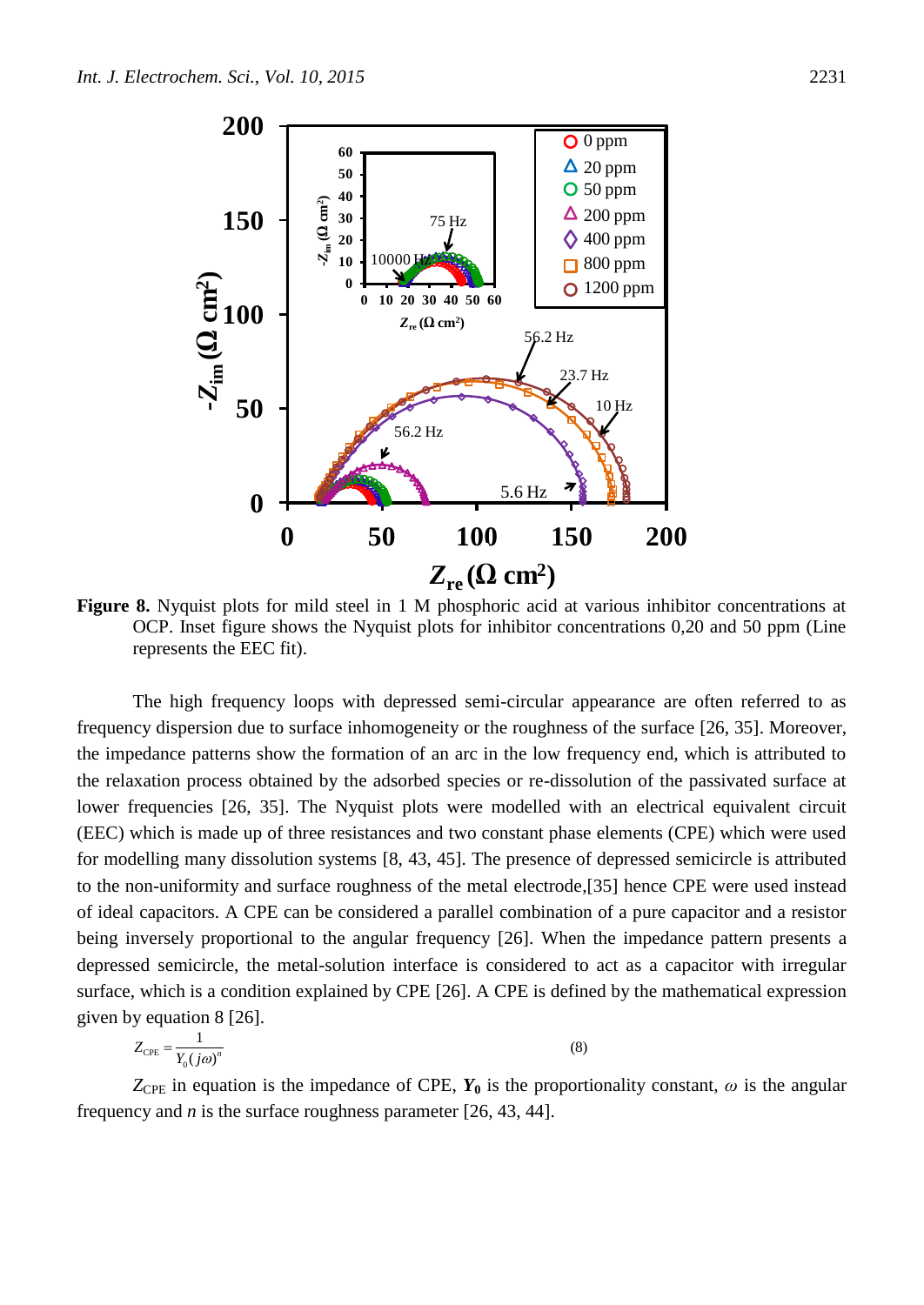![](_page_12_Figure_1.jpeg)

**Figure 9.** Electrical equivalent circuit (EEC) for 1 M phosphoric acid at various inhibitor concentrations

The corresponding circuit is shown in Figure 9. In the circuit  $R_{sol}$  represents the solution resistance of the system,  $R_1$  is the charge transfer resistance for the corrosion reaction and the double layer resistance, *CPE*<sub>dl</sub> is the capacitance of the electrical double layer at the metal-solution interface, *R*2 and *CPE*a represent the pseudo resistance and pseudo capacitance of the adsorbed layer [8, 43, 45, 46]. To describe the formation of a small arc at the lower frequency end, a combination of negative resistance and CPE is used. This combination is widely used to represent the arcs with inductive behavior as it is hard to explain a physical viewpoint to use a high inductance [26]. The double layer capacitance  $(C_{\rm dl})$  was derived from the CPE parameters using the equation 9 [46]. s hard<br><sub>[1</sub>] was<br> $\sum_{l=1}^{n-1}$ ce and CPE is used. This combination is widely used to rep<br>or as it is hard to explain a physical viewpoint to use a high ind<br>ance  $(C_{dl})$  was derived from the CPE parameters using the equation<br> $C_{dl} = (Y_d R_1^{1-n_d})^{1/n_d}$  (9)<br>

$$
C_{\mathrm{dl}}=(Y_{\mathrm{d}}R_{\mathrm{l}}^{1-n_{\mathrm{d}}})
$$

The relaxation time constant  $(\tau_d)$  of charge transfer process was calculated using equation 10 [46]  $C_{\rm d} = (Y_{\rm d}R_{\rm l}^{\rm l-n_d})^{\frac{1}{n_d}}$  (9)<br>The relaxation time constant ( $\tau_{\rm d}$ ) of charge transfer process was<br> $\tau_{\rm d} = C_{\rm d}R_{\rm l}$  (10)<br>Similarly the relaxation time constant ( $\tau$ ) for the adsorption

$$
\tau_{\rm d} = C_{\rm dl}
$$

Similarly the relaxation time constant  $(\tau_a)$  for the adsorption process was calculated using equation 11.  $\tau_{\rm d} = C_{\rm d}R_{\rm l}$  (10)<br>Similarly the relaxation time constant ( $\tau_{\rm a}$ ) for the adsorption<br>n 11. (11)<br> $\tau_{\rm a} = C_{\rm a}R_{\rm 2}$  (11)

$$
\tau_{_{\rm a}}=C_{_{\rm a}}R_{_2}
$$

The polarization resistance  $(R_p)$  for the system was obtained by the summation of  $R_1$  and  $R_2$  [8, 41-43, 46]. The inhibition efficiency was calculated from the corrosion resistance  $(R_p)$  values using the equation 12 [46].<br>equation 12 [46].<br> $F_g^{(0)} = \frac{R_p^0 - R_p^0}{r} = 100$ equation 12 [46].<br> $E(\%)=\frac{R_{\rm p}^{\rm i}-R_{\rm p}^{\rm 0}}{R_{\rm p}^{\rm i}}$ 16]. The inhibition efficiency was calculated from<br>
12 [46].<br>  $E(\%)=\frac{R_{\rm p}^{\rm i}-R_{\rm p}^{\rm 0}}{R_{\rm p}^{\rm i}}$  x 100 (12)

$$
E(\%) = \frac{R_{\rm p}^{\rm i} - R_{\rm p}^0}{R_{\rm p}^{\rm i}} \times 100
$$
 (12)

 $R_{p}$ <sup>i</sup> is the polarization resistance at any particular inhibitor concentration and  $R_{p}^{0}$  is the polarization resistance in the absence of inhibitor [42,44]. The relaxation times along with other circuit parameters and the inhibition efficiency are given in Table 3.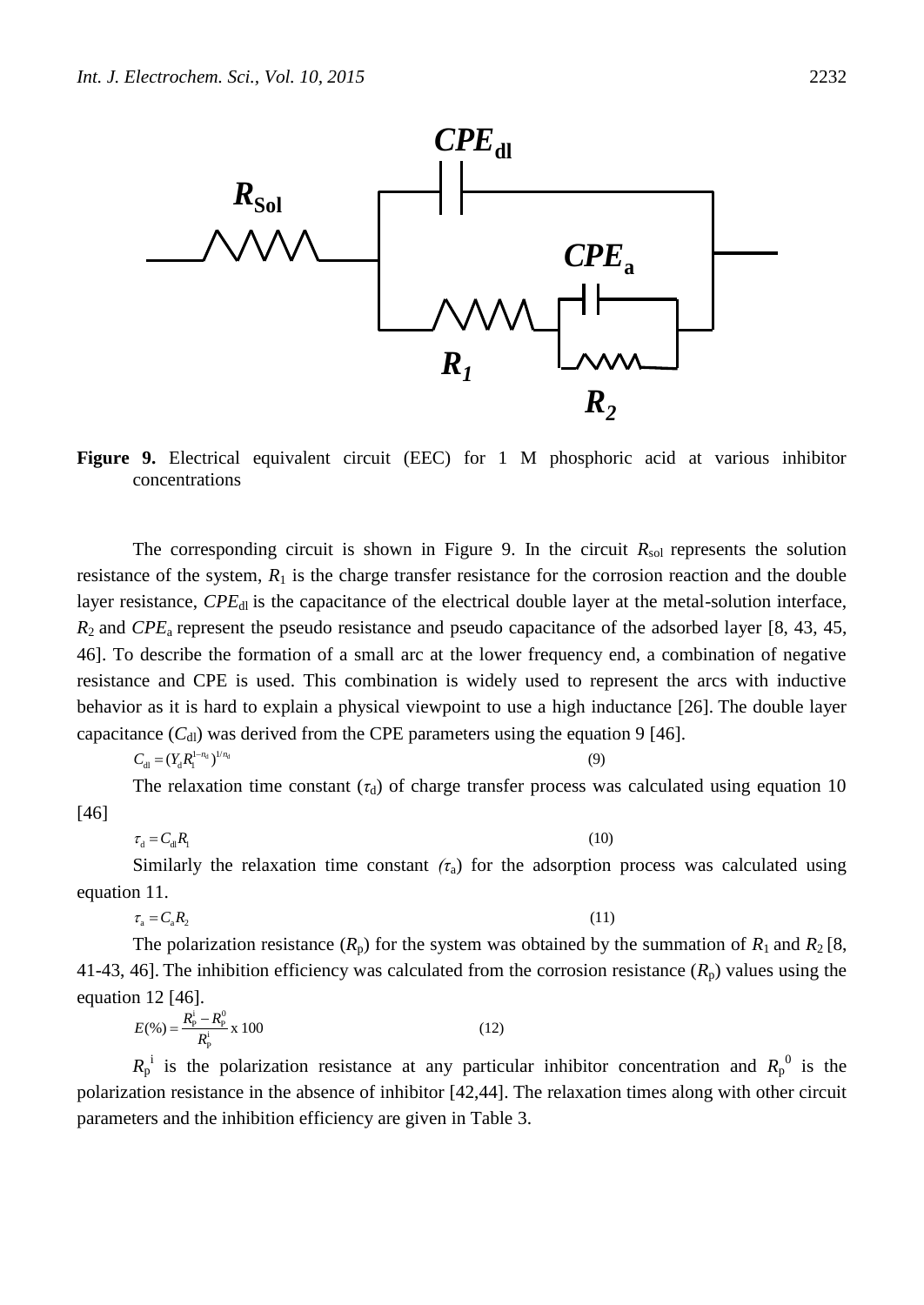| Con.             | $R_{\rm sol}$               | $Y_{\rm d}$                                                                                 | $n_{\rm d}$ | $R_1$                       | $C_{\rm dl}$                                   | $\tau_{\rm d}$ | $Y_{\rm a}$                              | $n_{\rm a}$ | $R_{\rm a}$                 | $C_{\rm a}$ | $\tau_{\rm a}$ | $I\!E$        |
|------------------|-----------------------------|---------------------------------------------------------------------------------------------|-------------|-----------------------------|------------------------------------------------|----------------|------------------------------------------|-------------|-----------------------------|-------------|----------------|---------------|
| (mg)<br>$L^{-1}$ | $\Omega$<br>$\text{cm}^2$ ) | $(10^5$<br>$\boldsymbol{\Omega}^{\text{-}1}$<br>$\mathrm{s}^{\mathrm{n}}\mathrm{cm}^{-2}$ ) |             | $\Omega$<br>$\text{cm}^2$ ) | $(\mu \text{F cm}^{\text{-}} (10^4 \text{s}))$ |                | $\frac{(10^5 \Omega^{-1})}{s^n cm^{-2}}$ |             | $\Omega$<br>$\text{cm}^2$ ) | $(\mu$ Fcm  | $(10^3 s)$     | $\frac{0}{0}$ |
| $\overline{0}$   | 17.1                        | 2                                                                                           | 0.77        | 9.7                         | 31                                             | 3              | 10                                       | 0.93        | 18.3                        | 62          |                |               |
| 20               | 17.7                        |                                                                                             | 0.87        | 6.8                         | 22                                             | 1.5            | 10                                       | 0.84        | 26.3                        | 32          |                | 15            |
| 50               | 17.4                        | 6                                                                                           | 0.85        | 10.7                        | 16                                             | 1.8            | 10                                       | 0.86        | 24.81                       | 38          |                | 21            |
| 200              | 19.4                        | 4                                                                                           | 0.86        | 13.2                        | 12                                             | 1.5            | 9                                        | 0.86        | 41.2                        | 36          | 1.4            | 49            |
| 400              | 17.1                        |                                                                                             | 0.93        | 36.2                        | 11                                             | 2              | 3                                        | 0.89        | 104.2                       | 15          | 1.5            | 80            |
| 800              | 16.4                        | 2                                                                                           | 0.93        | 41.3                        | 12                                             | 4.8            | $\overline{2}$                           | 0.88        | 115                         | 9           |                | 82            |
| 1200             | 17.4                        | 2                                                                                           | 0.92        | 61.6                        | 11                                             | 6.9            | 3                                        | 0.9         | 101.8                       | 1.6         | 1.6            | 82            |

**Table 3.** EEC fit parameters with relaxation time constants

The C<sub>dl</sub> values decrease with increase in inhibitor concentrations which could be due to the formation of a protective layer by inhibitor molecules [46]. The increase in the values of  $n_d$  with an increase in inhibitor concentration could be attributed to the decreased surface inhomogeneity due to adsorbed inhibitor molecules [46]. An increasing  $n_d$  value also signifies that the charge and discharge rates are decreased with increasing inhibitor concentration [46]. The values of  $n_a$  are lower when compared to  $n_d$ , which is explained by the energy dissipation within the adsorbed layer [46]. Similarly *C*<sup>a</sup> values decrease with an increase in inhibitor concentration. This could be due to the adsorption of inhibitor molecules resulting in the reduction of the local dielectric constant [12,29,30]. The  $R_p$  is dominated by *R*a. The inhibition efficiency increases with inhibitor concentration up to 800 ppm and saturates at 1200 ppm. Maximum efficiency of 82% was obtained from the EIS results.

#### *3.5. Adsorption isotherm*

The adsorption process of the inhibitor molecules on the metal surface is believed to occur with the desorption of water molecules at the metal surface, which is thus an exchange process [29, 40-42]. The weight loss measurements, potentiodynamic polarization and electrochemical impedance spectroscopy runs at different concentrations of inhibitor show increased inhibition efficiency with increase in the inhibitor concentration. This shows that the inhibitor adsorbs on the metal surface and that the surface coverage (*θ*) increases with increasing inhibitor concentration. The *θ* is calculated by dividing the inhibition efficiency by 100 [10]. The data were analysed using Langmuir and Temkin adsorption isoth dividing the inhibition efficiency by 100 [10]. The data were analysed using Langmuir and Temkin adsorption isotherm. The Langmuir adsorption isotherm can be shown by equation 13 [10].

$$
\frac{C}{\theta} = \frac{1}{k_{\text{ads}}} + C \tag{13}
$$

where *C* is the concentration of the inhibitor,  $\theta$  is the surface coverage and  $k_{ads}$  is the equilibrium constant for adsorption. The results of both weight loss and electrochemical runs were analysed for adsorption characterization. The Temkin isotherm can be expressed using the equation 14 [29]. adsorptic<br>  $\frac{n k_{ads}}{2a} - \frac{\ln C}{2a}$ im constant for adsorp<br>for adsorption characte<br>=  $\frac{-\ln k_{ads}}{2a} - \frac{\ln C}{2a}$ 

$$
\theta = \frac{-\ln k_{ads}}{2a} - \frac{\ln C}{2a} \tag{14}
$$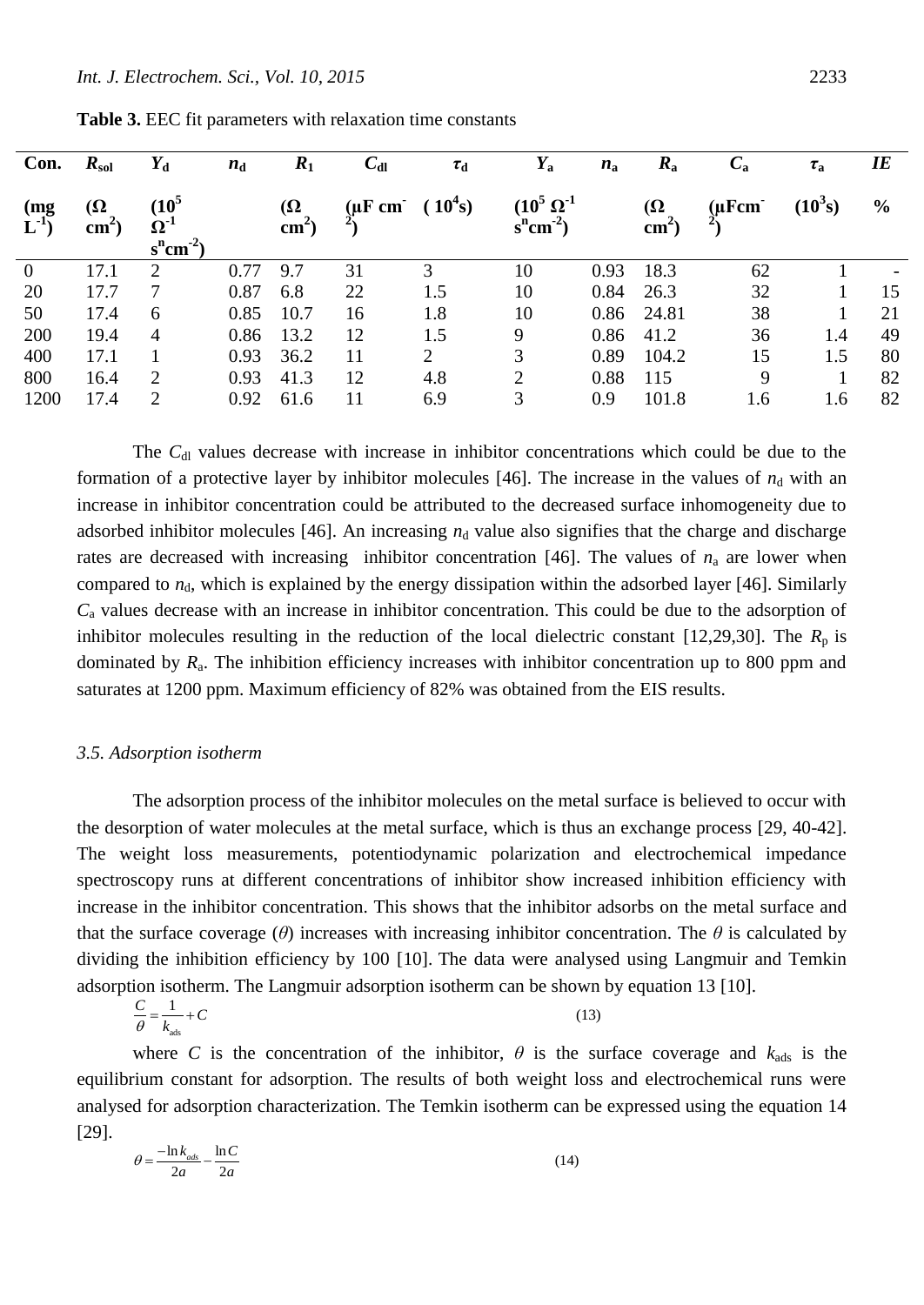In the above equation  $k_{ads}$  is the adsorption equilibrium constant and  $a$  is the attractive parameter.

![](_page_14_Figure_2.jpeg)

**Figure 10.** Langmuir adsorption isotherms for mild steel in 1 M phosphoric acid with and without 800 ppm inhibitor.

The Langmuir adsorption isotherm plots for weight loss, Tafel and EIS measurements are shown in Figure 10 and Figure 11 shows the results of the Temkin isotherm equation. The standard free energy of adsorption ( $\Delta G$ <sup>°</sup><sub>ads</sub>) is calculated using the equation 14 [1]. The Langmuir adsorption isotherm plots for weight loss, Ta<br>in Figure 10 and Figure 11 shows the results of the Temkin is<br>rgy of adsorption  $(\Delta G^{\circ}_{ads})$  is calculated using the equation 14 [1<br> $\Delta G^0_{ads} = -RT \ln(k_{ads} x \rho_w)$  (15)

$$
\Delta G_{\text{ads}}^0 = -RT \ln(k_{\text{ads}} \mathbf{x} \rho_{\text{W}})
$$

where *R* is universal gas constant, *T* is the absolute temperature in Kelvin,  $\rho_W$  is the density of water in g L<sup>-1</sup>. The values of  $k_{ads}$  and  $\Delta G$ <sup>°</sup> <sub>ads</sub> for both Langmuir and Temkin isotherms calculated using the equations 13, 14 and 15 are listed in the Table 4.

| <b>Parameter</b>                                                                                    | <b>Weight</b> loss | <b>Tafel</b> | <b>EIS</b> |
|-----------------------------------------------------------------------------------------------------|--------------------|--------------|------------|
| Langmuir<br>$k_{\rm ads}$<br>$(L g^{-1})$                                                           | 7.03               | 15.7         | 16.5       |
| $\Delta G^0_{ads}$<br>(kJ mol <sup>-1</sup> )<br><b>Temkin</b>                                      | $-41$              | $-39$        | $-39$      |
| $\begin{array}{c} \mathop{\rm ln} k_{\text{ads}}\\ \mathop{\rm (L}\nolimits \, g^{-1}) \end{array}$ | 6                  | 4            | 4          |
| $\Delta G^0_{ads}$<br>$(kJ \text{ mol}^{-1})$                                                       | $-33$              | $-29$        | $-28$      |

**Table 4.** Langmuir adsorption isotherm parameters for mild steel in 1 M phosphoric acid with and without 800 ppm inhibitor

$$
15)
$$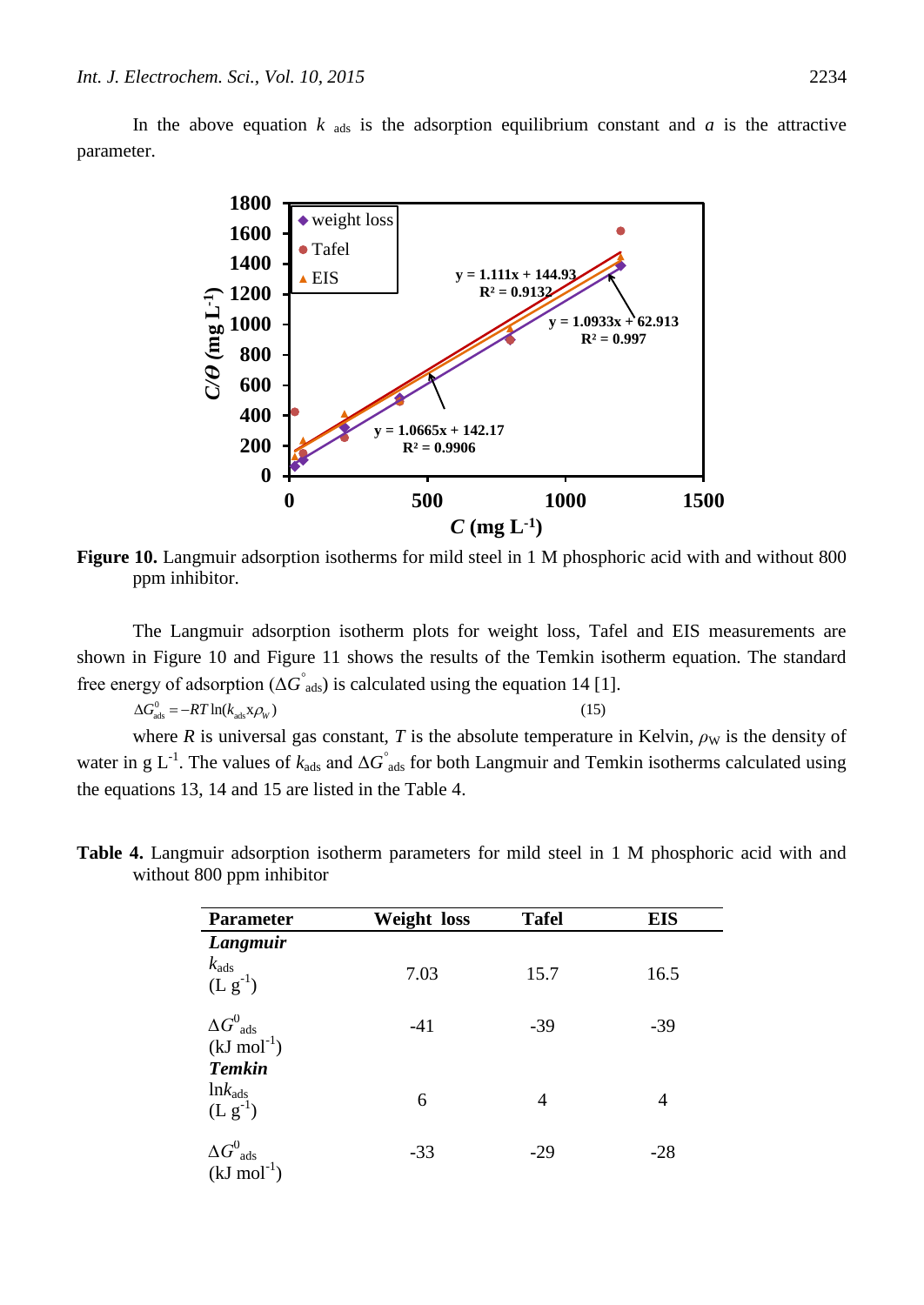![](_page_15_Figure_1.jpeg)

Figure 11. Temkin adsorption isotherms for mild steel in 1 M phosphoric acid with and without 800 ppm inhibitor.

The negative values of  $\Delta G$ <sup>°</sup> ads show that the adsorption process is spontaneous. The value of  $\Delta G$ <sup>°</sup><sub>ads</sub> ranges between -39 kJ mol<sup>-1</sup> and -41 kJ mol<sup>-1</sup> for Langmuir adsorption isotherm. The Temkin isotherm yields  $\Delta G$ <sup>°</sup> ads values between -28 kJ mol<sup>-1</sup> and -39 kJ mol<sup>-1</sup>. A  $\Delta G$ <sup>°</sup> ads value of – 40 kJ mol<sup>-1</sup> is considered the threshold value between chemical and physical adsorption processes [39-42]. Values up to -20 kJ mol<sup>-1</sup> suggest physisorption and values more negative than  $-40$  kJ mol<sup>-1</sup> are representative of chemisorption [39-42]. Thus, for the present system the  $\Delta G$ <sup>°</sup> ads values are in an intermediate range which suggests a comprehensive adsorption, a combination of both physical and chemical adsorption dominated by chemisorption.

#### *3.6. Scanning electron microscopy*

Figure 11 shows the SEM images of the mild steel specimens immersed in 1 M phosphoric acid solution in the presence and absence of 800 ppm inhibitor for 6 h. It is clearly seen that the surface of the sample which was immersed in phosphoric acid solution in the absence of inhibitor shows significant corrosion when compared to the sample kept in the presence of inhibitor.

#### *3.7. FTIR analysis*

The peaks from FTIR analysis of the sample obtained from mild steel coupons immersed in 1 M phosphoric acid solution containing 800 ppm extract are shown in Table 5.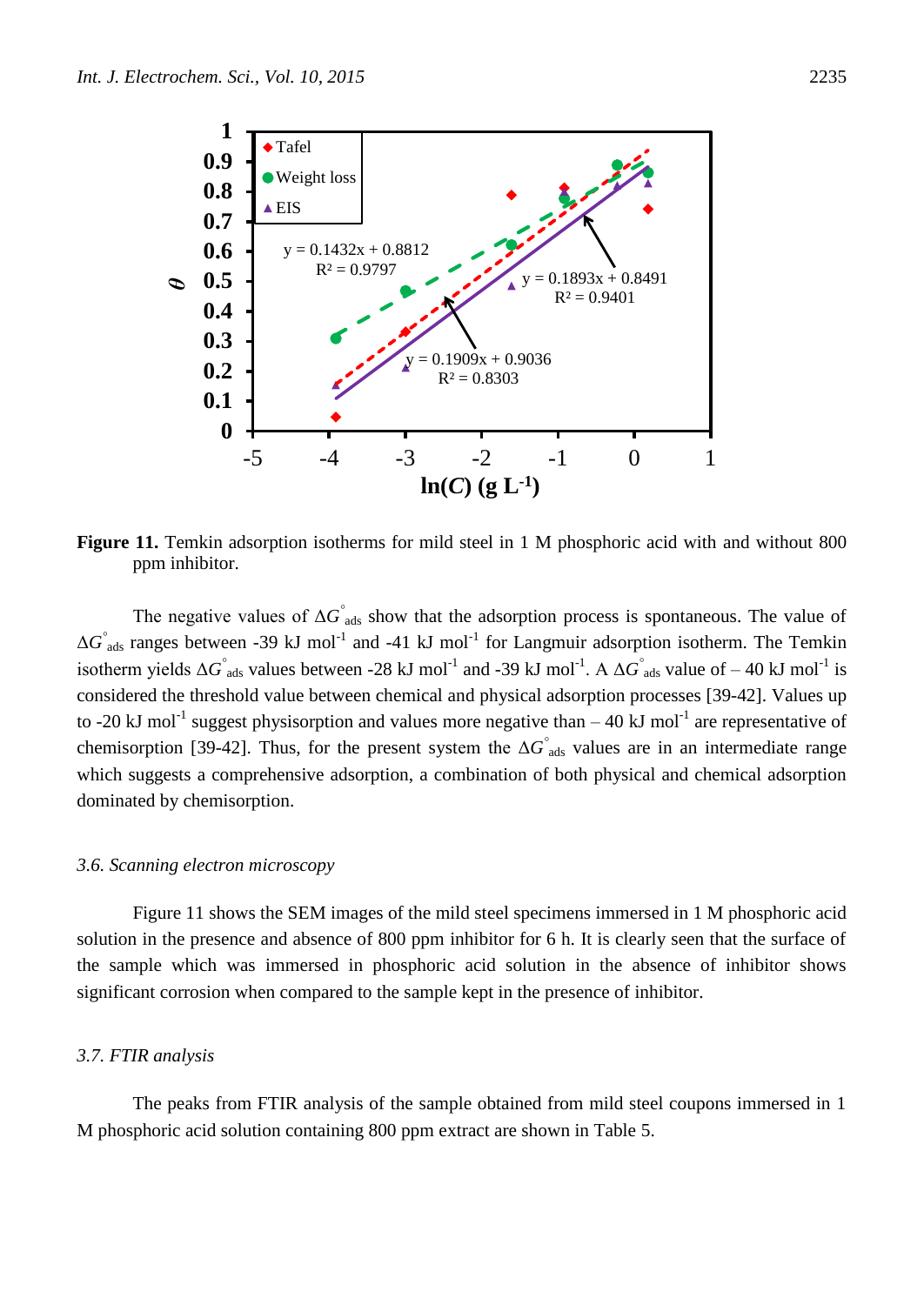| Frequency | Band assignment          |
|-----------|--------------------------|
|           |                          |
| 792       | Iron oxide               |
| 1007      | Iron phosphate complex   |
| 1250      | -C-C stretch             |
| 1559.6    | COO stretch              |
| 1620      | Iron phosphate           |
| 2364.7    | N-H stretching vibration |
| 2981      | -CH stretch              |
| 3100      | N-H stretch              |
| 3674      | OH stretching vibration  |
| 3838.1    | OH stretching vibration  |

| Table 5. FTIR Peak locations for the sample from mild steel immersed in 1 M phosphoric acid with |                   |  |  |  |
|--------------------------------------------------------------------------------------------------|-------------------|--|--|--|
|                                                                                                  | 800 ppm inhibitor |  |  |  |

The bands at 1007 cm<sup>-1</sup> and 1620 cm<sup>-1</sup> show the presence of iron phosphate and the band at 792 cm<sup>-1</sup> shows the presence of iron oxide [33]. The bands at  $1250 \text{ cm}^{-1}$ ,  $3100 \text{ cm}^{-1}$ ,  $2364.7 \text{ cm}^{-1}$  and  $2981$  $cm<sup>-1</sup>$  could be attributed to the adsorption of plant extract molecules on mild steel surface [47].

#### *3.8. Mechanism*

![](_page_16_Picture_5.jpeg)

**Figure 12.** Scanning electron microscopic images of mild steel immersed for 6 h in 1 M phosphoric acid (a) without and (b) with 800 ppm inhibitor

Based on the above-mentioned discussions a mechanism for the corrosion inhibition mechanism can be proposed. The plant extract molecules are believed to be present initially in the phosphoric acid solution. The dissolution of mild steel during the initial stages causes the formation of  $Fe<sup>2+</sup>$ . The plant extract reacts with the Fe<sup>2+</sup> ions and forms organo-metal complex (Fe-E) which forms a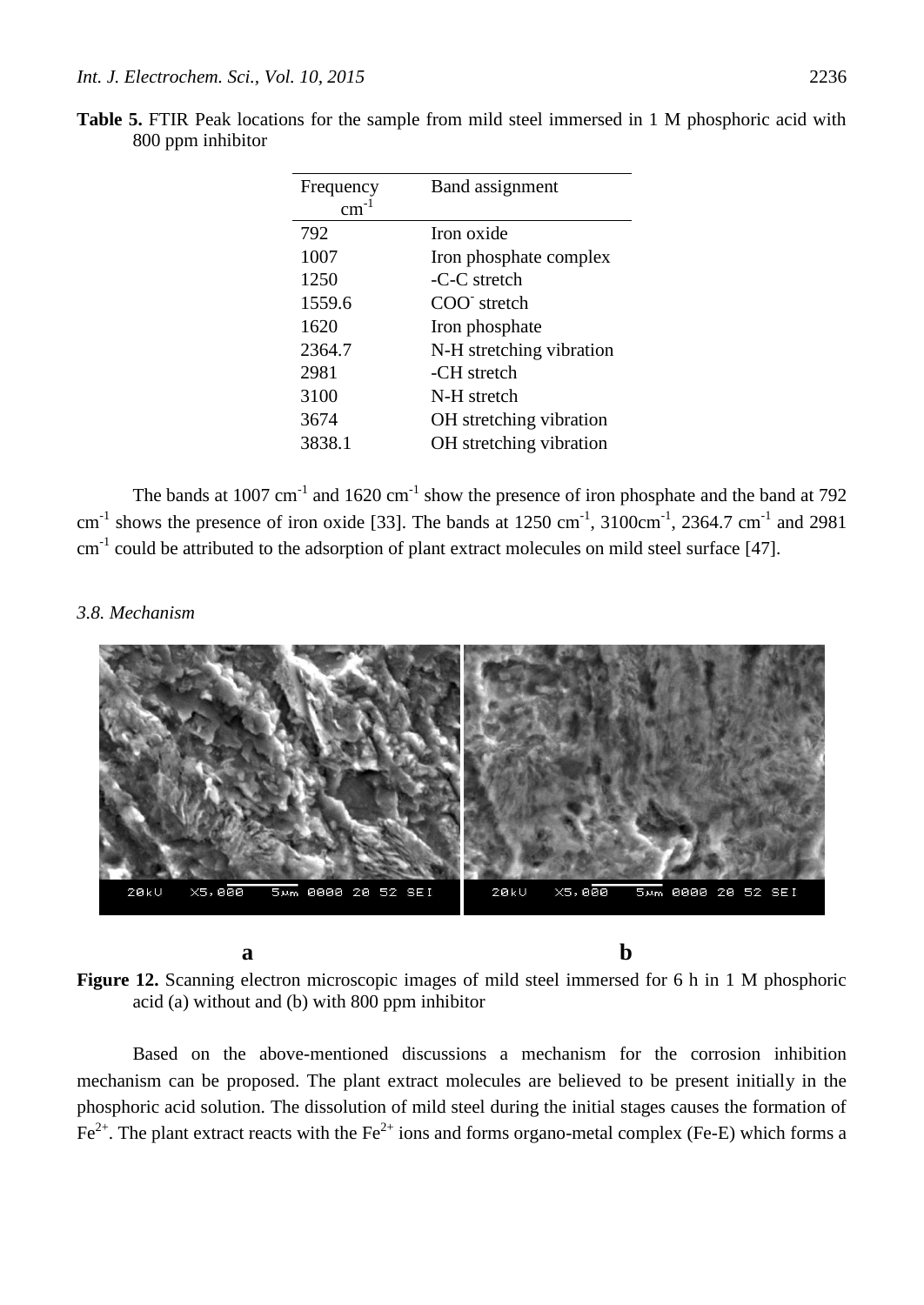layer on the metal surface. With increase in inhibitor concentration the surface coverage of the adsorbed layer increases [33].

 $Fe^{2+} + E \rightarrow [Fe-E]$ 

This adsorbed layer again reacts with phosphate ions to form insoluble  $FeHPO_4/FeH_2PO_4$  layer. Thus, the Fe-E complex acts as catalyst for the formation of iron phosphate complex [33]. Beyond certain inhibitor concentration the surface coverage of iron phosphate increases which results in decreased formation of Fe-E complex resulting in slight drop in efficiency [33].

# **4. CONCLUSIONS**

 The alcoholic extract of *Pisidium guajava* (Guava) leaves was found to act as a good corrosion inhibitor for mild steel in 1 M phosphoric acid medium. A maximum inhibition efficiency of 89% was obtained for an inhibitor concentration of 800 ppm in the weight loss studies for 1 h immersion time.

 A drop in the inhibition efficiency with increasing temperature and an increase in apparent activation energy to 75 kJ mol<sup>-1</sup> from 37.5 kJ mol<sup>-1</sup> with the addition of 800 ppm inhibitor to 1 M phosphoric acid solution show that the corrosion reaction energy barrier is increased with the addition of inhibitor and the activation energy is in the range of comprehensive adsorption.

Analysis of the system using Langmuir and Temkin adsorption isotherms yielded  $\Delta G$ <sup>°</sup><sub>ads</sub> values ranging from -28 kJ mol<sup>-1</sup> to -41 kJ mol<sup>-1</sup> and heat of adsorption value of -61.2 kJ mol<sup>-1</sup> which also shows that the adsorption is an intermediate type, which is a combination of physical and chemical adsorption.

# ACKNOWLEDGEMENTS

The authors are grateful to Prof. S. Ramanathan, IIT-Madras for granting permission to conduct electrochemical experiments.

# **References**

- 1. L.Y.S. Helen, A.A. Rahim, B. Saad, M.I. Saleh, P.B. Raja, *Int. J. Electrochem. Sci.,* 9 (2014) 830.
- 2. A.S. Yaro, A.A. Khadom, K.R. Wael, *Alexandria. Eng. J.*, 52 (2012) 129.
- 3. R.O. Ramos, A. Battistin, R.S. Gonçalves, *J. Solid State Electrochem.*, 16 (2012) 747.
- 4. D.M.O. Sotelo, J.G.G. Rodriguez, M.A.N. Flores, M. Casales, L. Martinez, A.V. Martinez, *J. Solid State Electrochem.*, 15 (2011) 997.
- 5. M. Abdeli , N.P. Ahmadi, R.A. Khosroshahi, *J. Solid State Electrochem*., 15 (2011) 867.
- 6. S.K. Shukla, E.E. Ebenso, *Int. J. Electrochem. Sci*., 6 (2011).
- 7. M. Abdeli , N.P. Ahmadi , R.A. Khosroshahi, *J. Solid State Electrochem*., 14 (2010) 1317.
- 8. P.C. Okafor, C.B. Liu, X. Liu, Y.G. Zheng, F. Wang, C.Y. Liu, F. Wang, *J. Solid State Electrochem*., 14 (2010) 1367.
- 9. I. Ahamad, R. Prasad, M.A. Quraishi, *J. Solid State Electrochem*., 14 (2010) 2095.
- 10. I. Ahamad, R. Prasad, M.A. Quraishi, *Corros. Sci*., 52 (2010) 933.
- 11. N.O. Eddy, E.E. Ebenso, U.J. Ibok, *J. Argent. Chem. Soc*., 97 (2009) 178.
- 12. F.S. De Souza, A. Spinelli, *Corros. Sci*., 51 (2009) 642.
- 13. K.F. Khaled, *J. Solid State Electrochem*., 13 (2009) 1743.